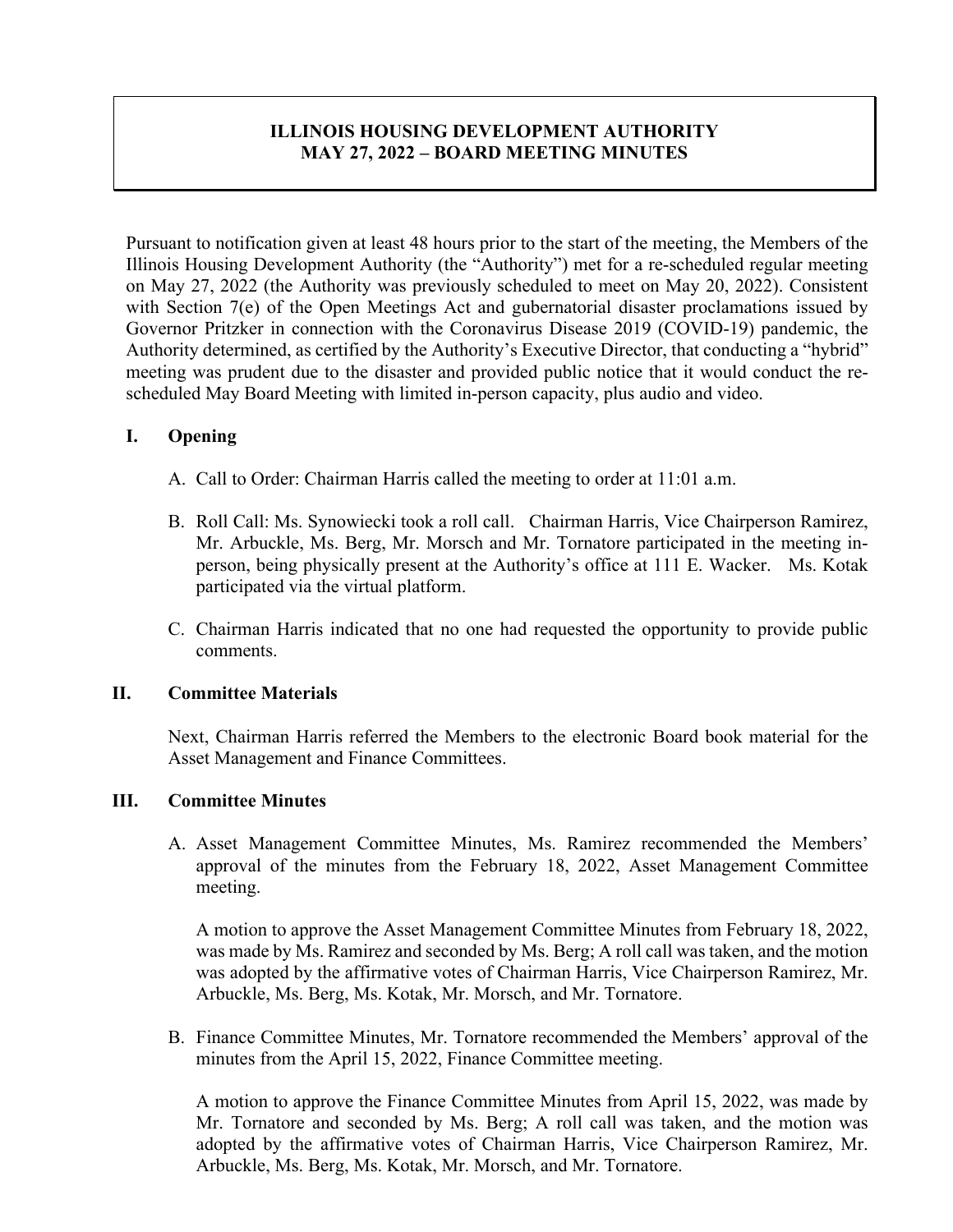# **IV. Consent Agenda**

Chairman Harris noted that there were thirty-two (32) Resolutions on the consent agenda. He then proceeded to publicly recite the title of each of the Resolutions on the consent agenda.

# **A. Minutes**

1. 2022-05-IHDA-098: Resolution Approving the Minutes of the Regular Meeting of the Members of the Illinois Housing Development Authority Held on April 15, 2022.

# **B. Procurement Matters**

- 1. 2022-05-IHDA-099: Resolution Authorizing Software Maintenance Agreement with The Mitas Group, Inc. in an Amount Not to Exceed \$102,906.43
- 2. 2022-05-IHDA-100: Resolution Authorizing an Agreement for Appraisal Services in an Amount Not to Exceed \$24,900
- 3. 2022-05-IHDA-101: Resolution Authorizing an Agreement for LinkedIn Website for an Amount Not to Exceed \$37,329.82
- 4. 2022-05-IHDA-102: Resolution Authorizing an Amendment to the Agreement with an Advertising Agency for Illinois Homeowner Assistance Fund Increasing the Not to Exceed amount by \$478,000.00 (Amending Resolution No. 2022-02-IHDA-044)
- 5. 2022-05-IHDA-103: Resolution Authorizing Engagement of an Insurance Broker in an Amount Not-to Exceed \$126,046
- 6. 2022-05-IHDA-104 a-d: Resolutions Authorizing Short-Term Legal Service Agreements
	- a. Issuers Counsel (not to exceed \$105,000)
	- b. Complex Litigation Counsel (not to exceed \$105,000)
	- c. Litigation Counsel (not to exceed \$105,000)
	- d. Employment & Labor Counsel (not to exceed \$105,000)

# **C. Multifamily Matters**

1. 2022-05-IHDA-105: Resolution Authorizing Federal Tax Credit Increase Not-to-Exceed \$96,783.00 for Stevenson Crossing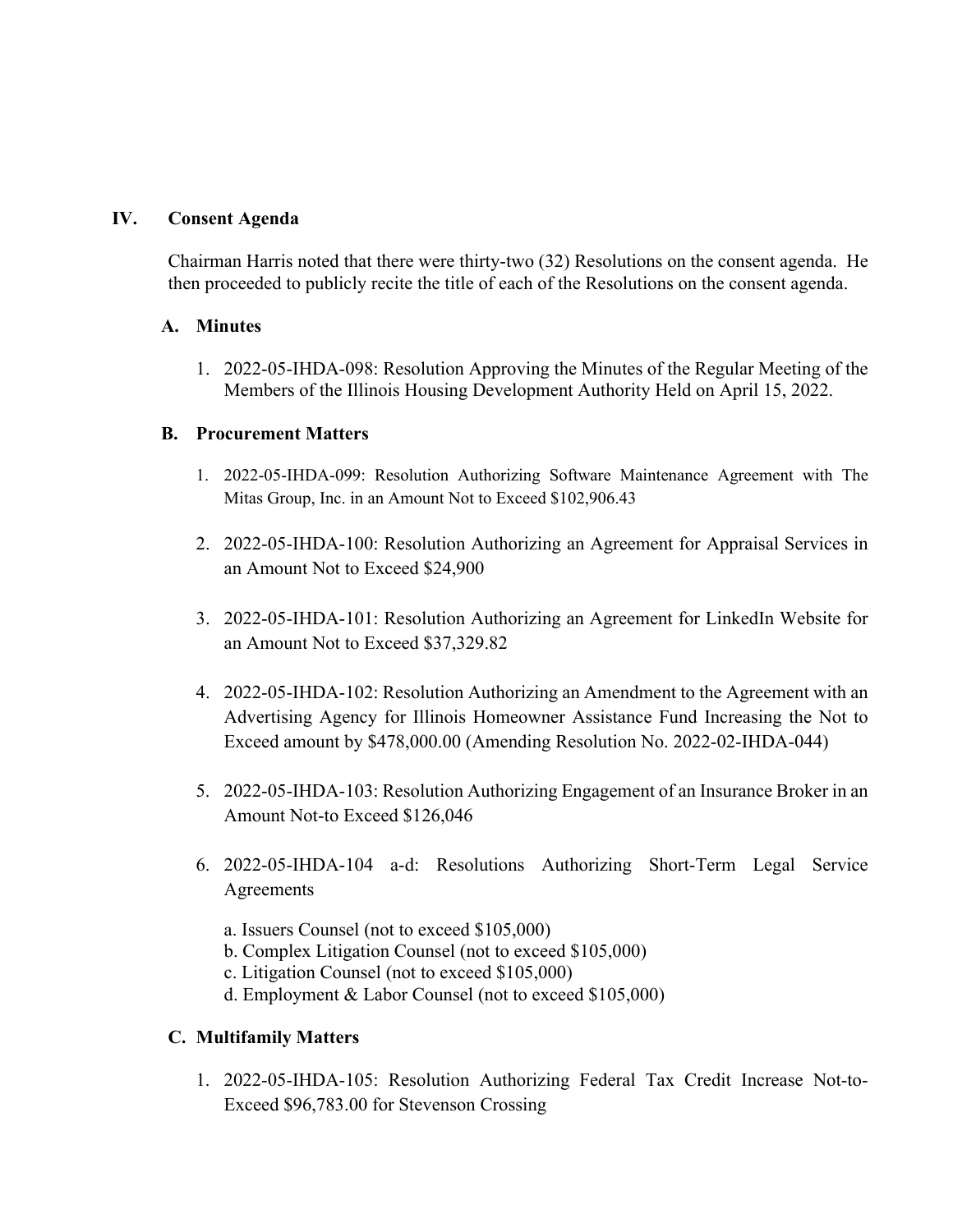- 2. 2022-05-IHDA-106: Resolution Authorizing Increase of Trust Fund Loan (\$315,000) for Spring Valley Village (Amending (Resolution Nos.2021-IHDA-010c and 2021-10- IHDA-227)
- 3. 2022-05-IHDA-107: Resolution Amending Resolution 2021-12-IHDA-279b Not-to-Exceed \$12,765,000 Ebenezer-Primm Towers
- 4. 2022-05-IHDA-108: Resolution Authorizing an Increase in the Allocation for the Housing for Justice-Involved Persons Program Not-to-Exceed \$7,500,000.00
- 5. 2022-05-IHDA-109: Resolution Authorizing a Change in Trust Fund Loan's Lien Position for Arlington Heights
- 6. 2022-05-IHDA-110: Resolution Authorizing a Trust Fund Loan and a Trust Fund Grant Not-to-exceed \$200,000.00 for Union Apartments
- 7. 2022-05-IHDA-111: Resolution Authorizing a Legal Description Change for The Covent Apartments (Amending 2022-01-IHDA-008e)
- 8. 2022-05-IHDA-112: Resolution Authorizing the Restructuring of HOME Funds to a HOME Grant Notto-Exceed \$231,338.00 and a HOME Loan Not-to-Exceed \$510,662.00 for Rolling Acres Apartments
- 9. 2022-05-IHDA-113: Resolution Authorizing a Trust Fund Grant Not-to-Exceed \$150,000.00 for Diamond Senior Apartments of Peru
- 10. 2022-05-IHDA-114: Resolution Authorizing the Restructuring of HOME Funds to a HOME Grant Notto-Exceed \$456,746.00 and a HOME Loan Not-to-Exceed \$543,254.00 for the New Broadview
- 11. 2022-05-IHDA-115: Resolution Authorizing an Extension of the Commitment Expiration Date for a Trust Fund Loan \$4,221,269.00 and a National Housing Trust Fund Grant \$3,520,000.00 for Conservatory Apartments
- 12. 2022-05-IHDA-116: Resolution Authorizing an Extension of the Commitment Expiration for a Trust Fund Loan \$4,881,463.00 and a HOME Grant \$2,222,922.00 and LTOS Rental Assistance \$2,552,092.00 for Housing Forward-PSH Broadview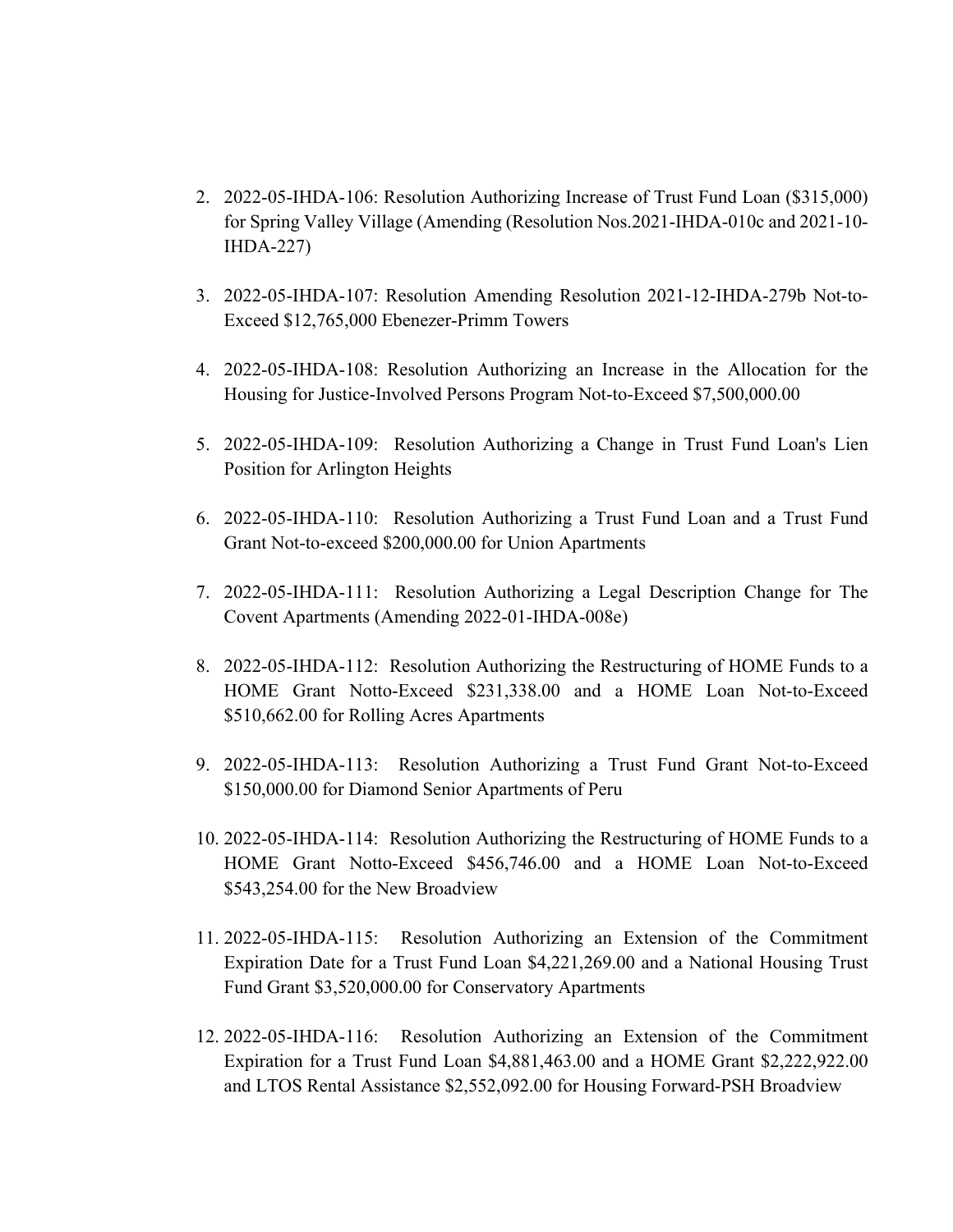# **D. Asset Management Matters**

- 1. 2022-05-IHDA-117: Resolution Authorizing the Payoff of Risk Share Loan, Resubordination of the Trust Fund and HOME Loans and Regulatory Agreements, and Modification of Trust Fund and HOME Loans for Liberty Arms Senior Apartments
- 2. 2022-05-IHDA-118: Resolution Authorizing Modification of HOME Loan \$1,679,566.00 for Bradley Place Apartments
- 3. 2022-05-IHDA-119: Resolution Authorizing Forgiveness of Trust Fund Program Debt, Release of Regulatory Agreements and Amendment of Extended Use Agreement for Cache Valley Apartments

# **E. Finance Matters**

- 1. 2022-05-IHDA-120: Resolution Authorizing New Agreements for the Provision of Cyber Liability, Crime, Property, General Liability, Automobile, Workers' Compensation and Umbrella Liability Coverage Not-to-Exceed \$126,046
- 2. 2022-05-IHDA-121: Resolution Ratifying Establishment of Loan Loss Reserve2
- 3. 022-05-IHDA-122: Resolution Authorizing Acceptance of Reallocated Bond Volume Cap from the City of Champaign and the City of Urbana
- 4. 2022-05-IHDA-123: Resolution Authorizing Matters Related to the Housing Bonds Master Trust Indenture and Riverdale Manor Senior Housing

# **F. IT Matters**

1. 2022-05-IHDA-124: Resolution Authorizing an Amendment to License Agreement with the Indiana Housing and Community Development Authority for DMS Software Increase Not-to-Exceed Amount by an Additional \$80,000.00 (Amending Resolution No. 2012-IHDA-057)

# **G. COVID-19 Rental Payment Program Matters**

- 1. Amendments to Intergovernmental Agreements with Counties
	- a. 2022-05-IHDA-125a: Resolution Authorizing Second Amendment to Intergovernmental Agreements with Counties to Provide Rental Assistance through the Illinois Rental payment Program (ERA1)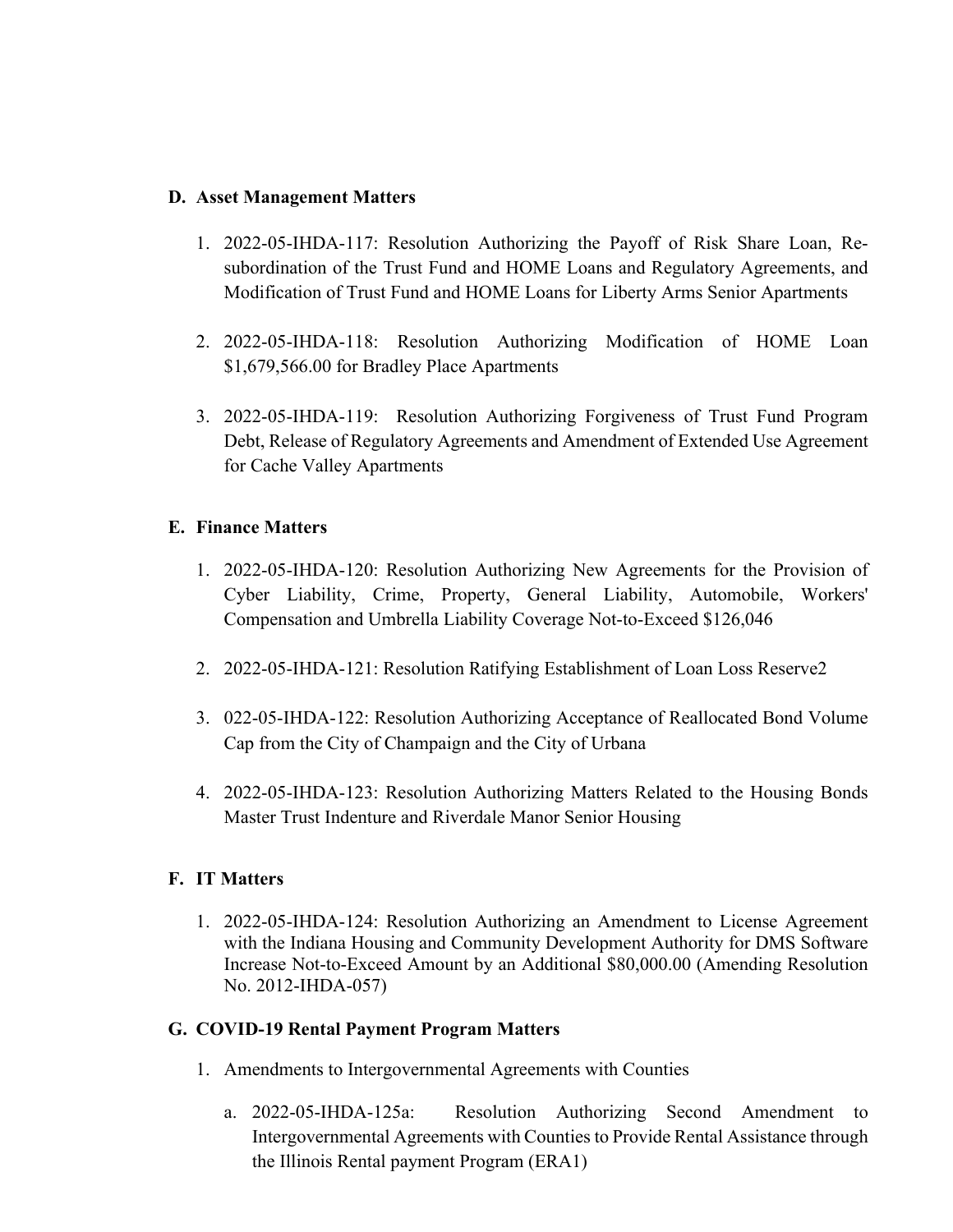b. 2022-05-IHDA-125b: Resolution Authorizing Amendment to Intergovernmental Agreements with DuPage, Kane and Will Counties to Provide Rental Assistance through the Illinois Rental Payment Program (ERA2)

After the completion of the public recital of the Resolution titles, Chairman Harris asked the Members if anyone had any additional comments or wanted to remove any Resolutions from the consent agenda.

The Members had no additional comments or questions and none of the Members made a motion to remove any Resolution from the consent agenda. A motion to adopt the consent agenda Resolutions was made by Vice Chairperson Ramirez and seconded by Ms. Berg. A roll call was taken, and the thirty-two (32) Resolutions noted above were adopted by the affirmative votes of Chairman Harris, Vice Chairperson Ramirez, Mr. Arbuckle, Ms. Berg, Ms. Kotak, Mr. Morsch, and Mr. Tornatore.

# **V. Chairman Harris indicated that the Additional Resolutions would now be discussed.**

# **A. Multifamily Matters**

1. 2022-05-IHDA-126: Resolution Authorizing a Grant under the COVID-19 Affordable Housing Grant Program Not-to-Exceed \$2,560,000.00 and Trust Fund Grant Not-to-Exceed \$430,000.00 for Prairie View at Heyworth

Ms. Matkom stated that the Authority was allocated funds to establish the COVID-19 Affordable Housing Grant Program ("CAHGP") to provide gap financing for eligible, qualified multi-family rental developments for low and moderate households within the State and that the Authority has been designated the program administrator of the Illinois Affordable Housing Trust Fund Program ("Trust Fund Program") for the State of Illinois.

She then stated that pursuant to Resolutions 2020-07-IHDA-141-20 and 2021-12- IHDA-274, the Authority has previously allocated federal low income housing tax credits to the Development; however, due to increased construction costs, supply and labor shortages related to the COVID-19 pandemic, Regional Housing Development, Inc. has a financing gap which would make the Development financially infeasible and has now applied for a grant under the CAHGP in an amount not to exceed \$2,560,000.00 (the "Grant") and a grant from the Trust Fund Program in an amount not to exceed \$430,000.00 (Trust Fund Grant) to address the financing gap in the acquisition, construction, and permanent financing of a multi-family housing development known as Prairie View at Heyworth ("Development").

A motion to adopt the Resolution was made by Vice Chairperson Ramirez and seconded by Mr. Arbuckle. A roll call was taken, and the Resolution was adopted by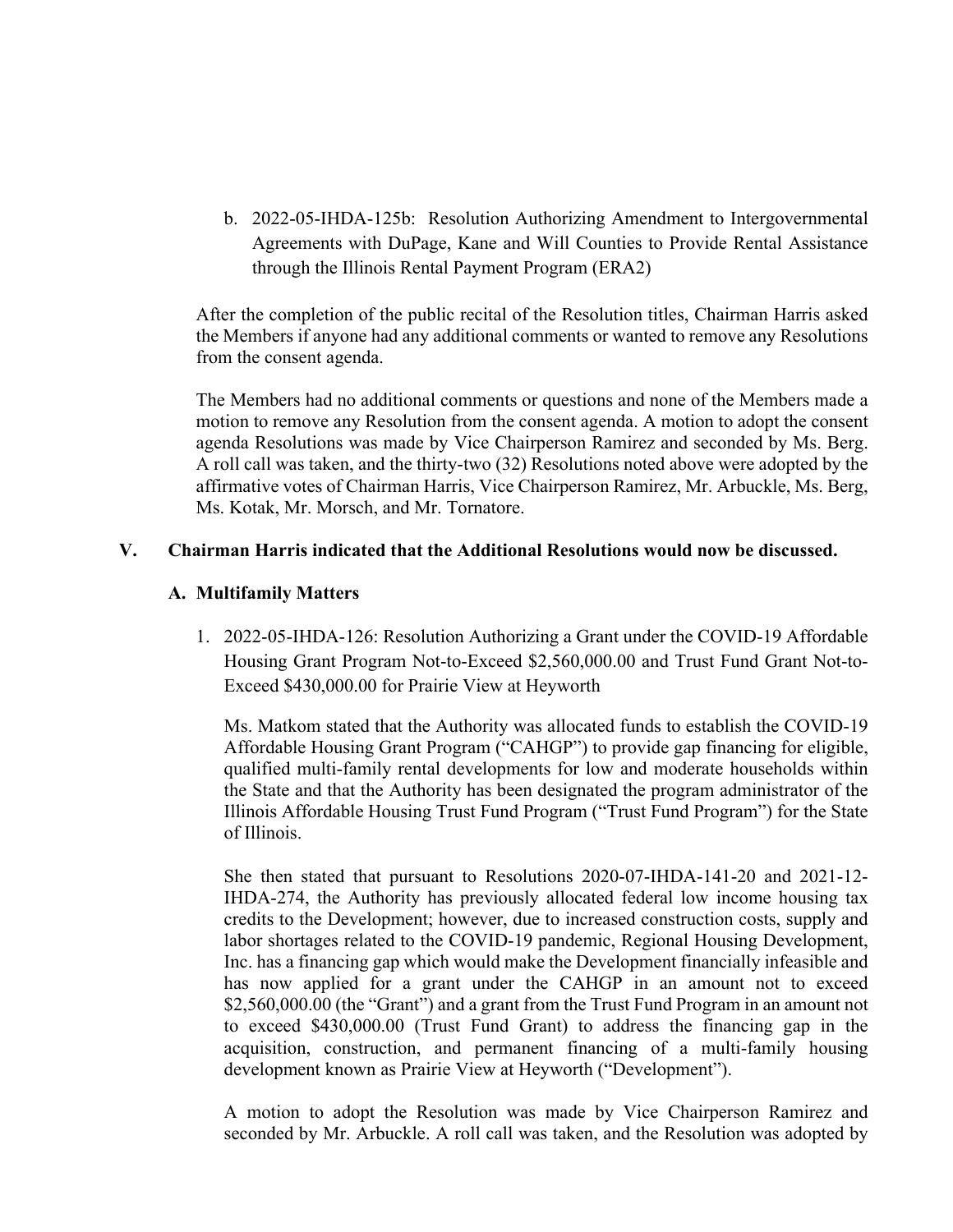the affirmative votes of Chairman Harris, Vice Chairperson Ramirez, Mr. Arbuckle, Ms. Berg, Ms. Kotak, Mr. Morsch, and Mr. Tornatore.

2. 2022-05-IHDA-127: Resolution Authorizing a Grant under the COVID-19 Affordable Housing grant Program Not-to-Exceed \$1,900,000.00 and State Tax Credits \$799,999 for Fourteen Forty-Nine Senior Estates

Ms. Matkom stated that the Authority is authorized to allocate Affordable Housing Tax Credits ("State Tax Credits") for the state of Illinois.

She then stated that pursuant to Resolution 2021-05-IHDA-093e, the Authority previously allocated federal low income housing tax credits to the Development; however, due to increased construction costs, supply and labor shortages related to the COVID-19 pandemic, the Owner has a financing gap which would make the Development financially infeasible, Northern Lights Development Corporation and Hope Bound Development Corporation (the "Sponsors") have applied for a grant under the CAHGP in an amount not to exceed \$1,900,000.00 ("Grant") and for FY22 State Tax Credits in the amount of 799,999 ("FY22 State Tax Credit Reservation Amount") to address the financing gap in the acquisition, construction, and permanent financing of a multi-family housing development known as Fourteen Forty Nine Senior Estates ("Development").

A motion to adopt the Resolution was made by Vice Chairperson Ramirez and seconded by Mr. Morsch. A roll call was taken, and the Resolution was adopted by the affirmative votes of Chairman Harris, Vice Chairperson Ramirez, Mr. Arbuckle, Ms. Berg, Ms. Kotak, Mr. Morsch, and Mr. Tornatore.

3. 2022-05-IHDA-128: Resolution Authorizing a Grant under the COVID-19 Affordable Housing Grant Program Not-to-Exceed \$3,590,000.00 for Mundelein Senior Apartments.

Ms. Matkom stated pursuant to Resolution 2021-05-IHDA-0931, the Authority has previously allocated federal low income housing tax credits to the Development (as defined below); however, due to increased construction costs, supply and labor shortages related to the COVID-19 pandemic, the Owner has a financing gap which would make the Development financially infeasible, the DeBruler Co. and AIM North Development Corporation NFP (the "Sponsor") has applied for a grant under the CAHGP in an amount not to exceed \$3,590,000.00 (the "Grant"), to address the financing gap in the acquisition, construction and permanent financing of a multifamily housing development located on the real estate known as Mundelein Senior Apartments ("Development").

A motion to adopt the Resolution was made by Mr. Tornatore and seconded by Mr. Morsch. A roll call was taken, and the Resolution was adopted by the affirmative votes of Chairman Harris, Vice Chairperson Ramirez, Mr. Arbuckle, Ms. Berg, Ms. Kotak, Mr. Morsch, and Mr. Tornatore.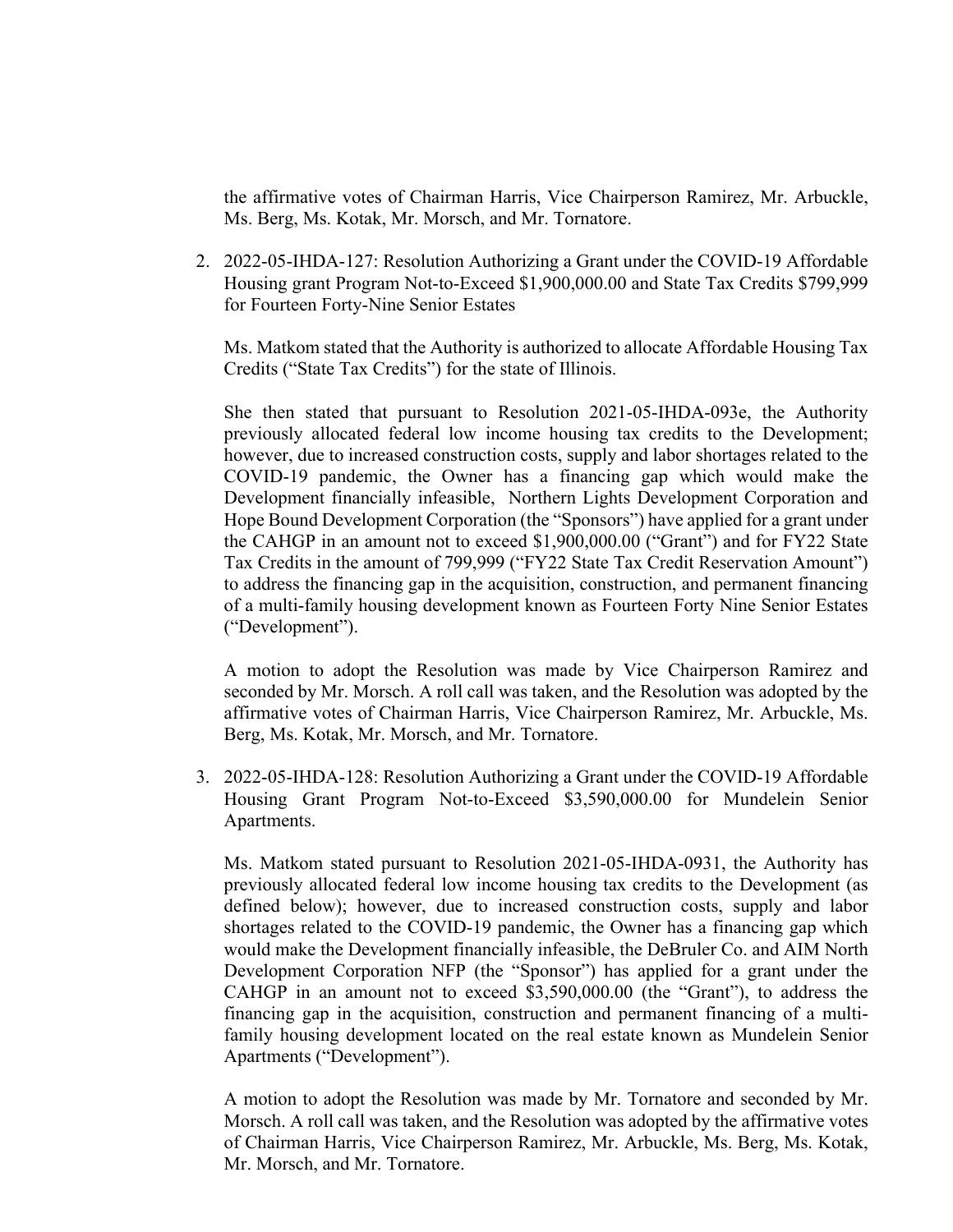4. 2022-05-IHDA-129: Resolution Authorizing a Grant under the COVID-19 Affordable Housing grant Program Not-to-Exceed \$4,125,734.00 for Oakwood Shores 3-1

Mr. Clair stated pursuant to Resolution 2020-07-IHDA-141-012 and 2021-06-IHDA-120,, the Authority previously allocated federal low income housing tax credits to the Development; however, due to increased construction costs, supply and labor shortages related to the COVID-19 pandemic, the Owner has a financing gap which would make the Development financially infeasible, the Community Builders, Inc., Granite Madden Wells Rental LLC, Joseph Williams Living Trust and Larry Huggins (the "Sponsor") has applied for a grant under the CAHGP in an amount not to exceed \$4,125,734.00 (the "Grant"), to address the financing gap in the acquisition, construction and permanent financing of a multi-family housing development located on the real estate known as Oakwood Shores 3-1 ("Development").

Chairman Harris stated that it would interesting to see where things stand with respect to the Chicago Housing Authority's Plan of Transformation.

A motion to adopt the Resolution was made by Ms. Kotak and seconded by Vice Chairperson Ramirez. A roll call was taken, and the Resolution was adopted by the affirmative votes of Chairman Harris, Vice Chairperson Ramirez, Mr. Arbuckle, Ms. Berg, Ms. Kotak, Mr. Morsch, and Mr. Tornatore.

5. 2022-05-IHDA-130: Resolution Authorizing a Grant under the COVID-19 Affordable Housing grant Program Not-to-Exceed \$4,104,900.00 and Trust Fund Grant Not to Exceed \$680,800.00 for Villas at Prairie Vista

Mr. Clair stated that pursuant to Resolution 2020-07-IHDA-141-15, the Authority previously allocated federal low income housing tax credits to the Development; however, due to increased construction costs, supply and labor shortages related to the COVID-19 pandemic, the Owner has a financing gap which would make the Development financially infeasible, Northern Lights Development Corporation and Hope Bound Development Corporation (the "Sponsors") have applied for a grant under the CAHGP in an amount not to exceed \$4,104,900.00 ("Grant") and a grant from the Trust Fund Program in an amount not to exceed \$680,800.00 (Trust Fund Grant) to address the financing gap in the acquisition, construction, and permanent financing of a multi-family housing development known as Villas at Prairie Vista ("Development").

A motion to adopt the Resolution was made by Vice Chairperson Ramirez and seconded by Mr. Morsch. A roll call was taken, and the Resolution was adopted by the affirmative votes of Chairman Harris, Vice Chairperson Ramirez, Mr. Arbuckle, Ms. Berg, Ms. Kotak, Mr. Morsch, and Mr. Tornatore.

6. 2022-05-IHDA-131: Resolution Authorizing a Trust Fund Loan Not-to Exceed \$3,600,000.00 for Lakeside Villas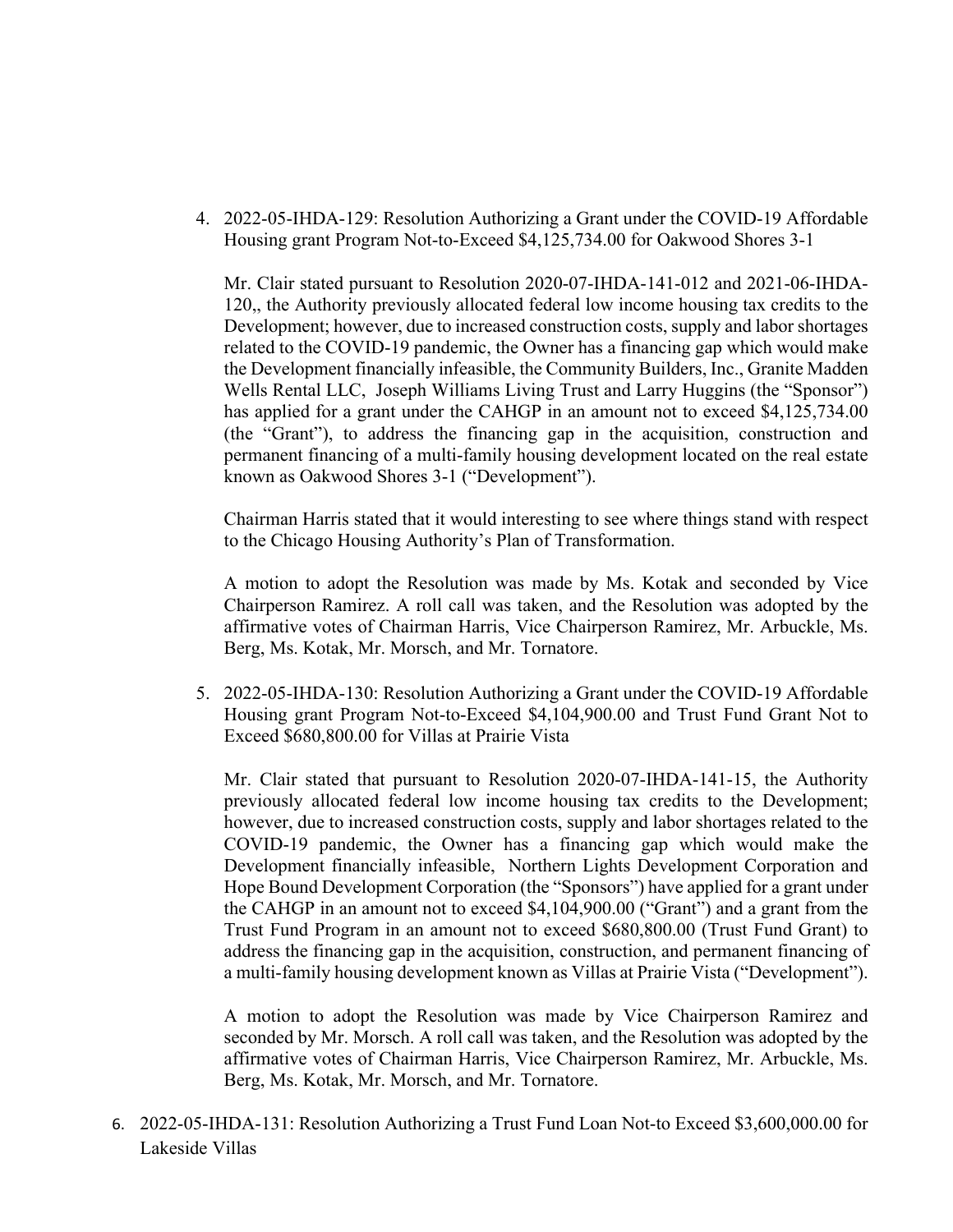Ms. Hilmer stated pursuant to Resolution No. 2021-05-IHDA-093x the Authority has been authorized to allocate Federal Tax Credits in the amount of 899,967 to Southwestern Illinois Development Authority and Bywater Development Group, LLC (the "Sponsor"). The Sponsor has now requested that the Authority provide a second position mortgage loan under the Trust Fund Program in an amount not to exceed \$3,600,000.00 ("Trust Fund Loan") for the acquisition, construction and permanent financing of a multifamily housing development known as Lakeside Villas ("Development").

A motion to adopt the Resolution was made by Vice Chairperson Ramirez and seconded by Ms. Berg. A roll call was taken, and the Resolution was adopted by the affirmative votes of Chairman Harris, Vice Chairperson Ramirez, Mr. Arbuckle, Ms. Berg, Ms. Kotak, Mr. Morsch, and Mr. Tornatore.

7. 2022-05-IHDA-132: Resolution Authorizing State Tax Credits \$617,938 for Hopeful **Communities** 

> Ms. Hilmer stated that Habitat for Humanity of Champaign County, INC. (the "Sponsor") has applied to the Authority for FY22 State Tax Credits in the amount of 617,938 ("FY22 State Tax Credit Reservation Amount"), in connection with acquisition, construction and permanent financing of seven new single-family homes to be known as Hopeful Communities ("Development").

> A motion to adopt the Resolution was made by Mr. Tornatore and seconded by Ms. Berg. A roll call was taken, and the Resolution was adopted by the affirmative votes of Chairman Harris, Vice Chairperson Ramirez, Mr. Arbuckle, Ms. Berg, Ms. Kotak, Mr. Morsch, and Mr. Tornatore.

8. 2022-05-IHDA-133: Resolution Authorizing Various Funding Sources for Otto Veterans Square (f/k/a Chicago Heights Veterans Project), a Return and Reallocation of Low-Income Housing Tax Credits (1,500,000) and Interest Rate Swap Agreement (PID-11772)

> Ms. Roddy stated that pursuant to Resolution No. 2021-12-IHDA-247 ("Prior Resolution"), the Authority was authorized to allocate 2021 Federal Tax Credits in the amount of 1,500,000 ("2021 Credits") in connection with the acquisition, rehabilitation/construction and permanent financing of a multifamily housing development located in Chicago Heights, Illinois and known as Otto Veterans Square (f/k/a Chicago Heights Veterans Project ("Development") due to extenuating circumstances beyond the control of the Owner and the Sponsor, the Development and its financing have been delayed, the Authority has determined that the Development is in danger of not being completed by the date the Development must be placed in service for the 2021 Credits. Therefore, the Sponsors are returning the 2021 Credits to the Authority and has requested that the Authority make a new allocation of Federal Tax Credits in the amount of 1,500,000 ("2022 Credits") for the Development from the 2022 Authority Credit Ceiling.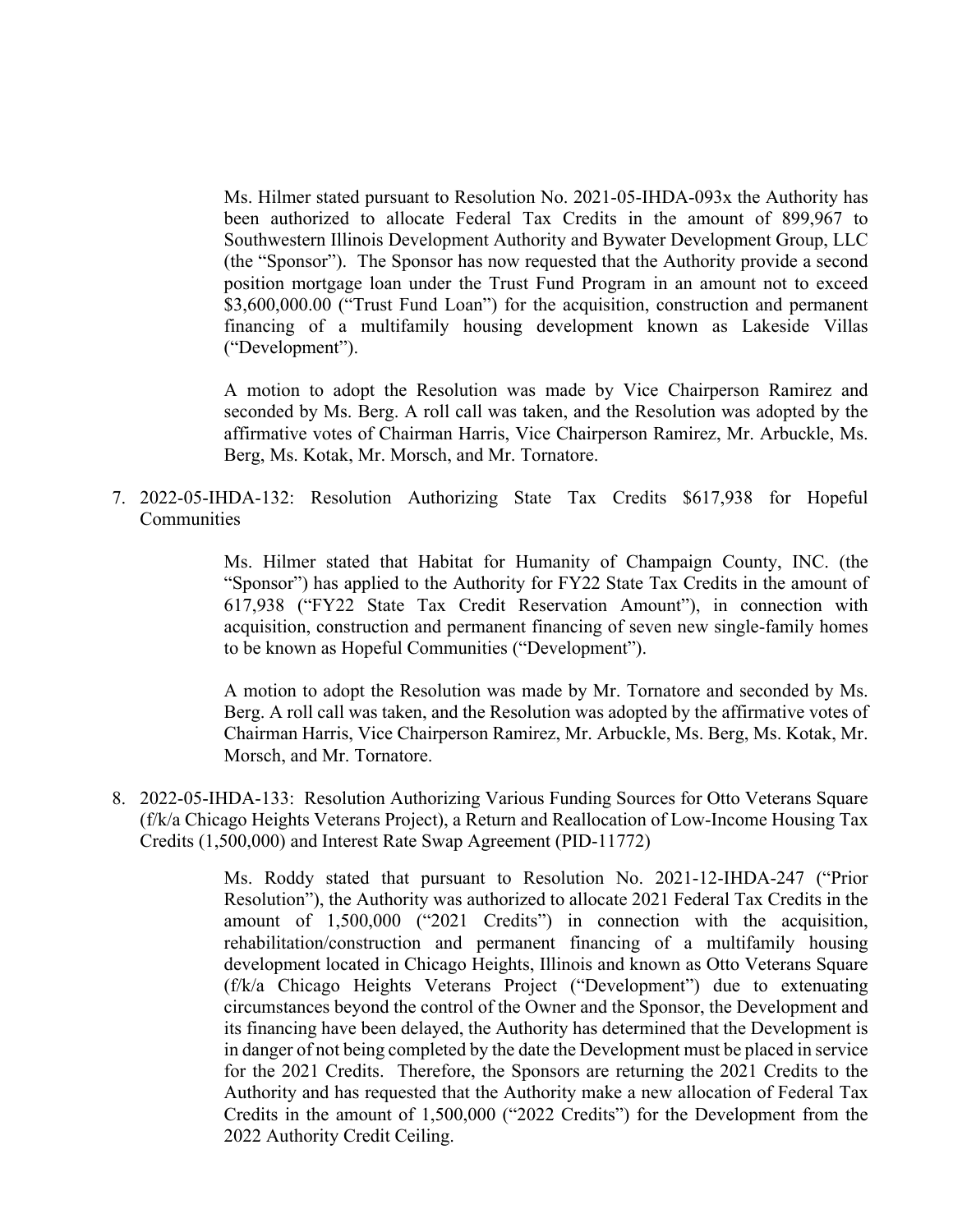She then stated that, the Authority administers a program known as the Risk Sharing Program wherein the Authority makes mortgage loans to borrowers ("Risk Sharing Loans"), which are credit enhanced through insurance provided by the United States Department of Housing and Urban Development ("HUD").

She further stated that the Authority is now seeking authorization to enter into a confirmation ("Confirmation", and collectively with the relevant ISDA Master Agreement and Schedule, an "Interest Rate Swap Agreement") with an approved counterparty, and to use such Interest Rate Swap Agreement for the Development to protect the Authority's risk with regard to the interest rate for the interest to be conveyed to the FFB and the Authority has determined pursuant to Section 7.26 of the IHDA Act and the requirements of the Policy that the terms of the Interest Rate Swap Agreement reduce the risk of loss to the Authority and protect and preserve the value of the Authority's assets.

She also stated that the Authority administers the HOME Investment Partnerships Program ("HOME Program") in Illinois.

Ms. Roddy then stated that Housing Authority of Cook County (the "Owner") has requested the Authority make the following financing for the construction and permanent financing of the Development:

- 1. a first position permanent mortgage loan under the FFB/542(c) Risk Sharing Program from funds provided by FFB and credit enhanced under the FFB/542(c) Risk Sharing Program, currently underwritten in the approximate amount of \$5,045,000.00, but not to exceed 90% loan to value sized to maintain a debt service coverage ratio of 1.11:1 through year 20 ("FFB Risk Sharing Loan");
- 2. a loan in an amount not to exceed \$1,578,000.00 ("AHS Loan"), if needed, to allow the Authority to maintain the debt service payment committed to Owner as part of the FFB Risk Sharing Loan;
- 3. a second position construction to permanent loan under the HOME Program, in an amount not to exceed \$2,853,516.00 ("HOME Loan");
- 4. a third position construction to permanent loan under the Trust Fund Program, in an amount not to exceed \$2,882,638.00 ("TF Loan"; together with the FFB Risk Sharing Loan, AHS Loan, and HOME Loan, collectively, "Financing").

A motion to adopt the Resolution was made by Vice Chairperson Ramirez and seconded by Ms. Berg. A roll call was taken, and the Resolution was adopted by the affirmative votes of Chairman Harris, Vice Chairperson Ramirez, Mr. Arbuckle, Ms. Berg, Ms. Kotak, Mr. Morsch, and Mr. Tornatore.

9. 2022-05-IHDA-134: Resolution Authorizing Increase of Trust Fund Loan \$2,200,339.00 [MGO1]for Homan Square PSH

Ms. Highum stated that pursuant to Resolution No. 2021-01-IHDA-010d (the "Prior Resolution"), the Authority was authorized to provide a mortgage loan from the Trust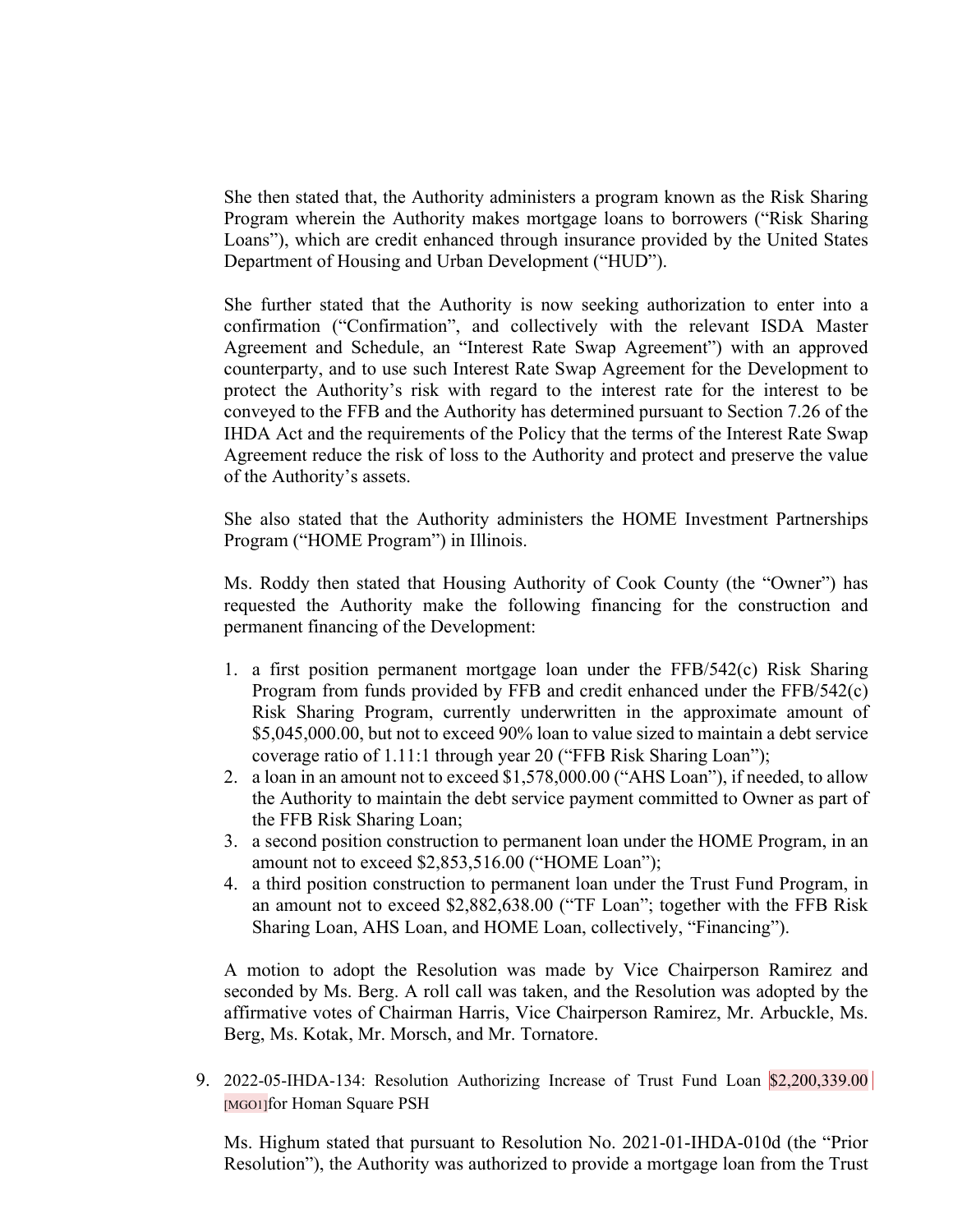Fund Program in an amount not to exceed \$2,222,603.00 (the "Trust Fund Loan") in connection with the acquisition, construction and permanent financing of a multifamily housing development known as Homan Square PSH ("Development") and that the Owner has requested that the Authority increase the amount of the Trust Fund Loan by an amount not to exceed \$2,200,339.00 (the "Trust Fund Loan Increase") for a new total loan amount of \$4,422,942.00 ("Amended Trust Fund Loan").

A motion to adopt the Resolution was made by Mr. Tornatore and seconded by Mr. Morsch. A roll call was taken, and the Resolution was adopted by the affirmative votes of Chairman Harris, Vice Chairperson Ramirez, Mr. Arbuckle, Ms. Berg, Ms. Kotak, Mr. Morsch, and Mr. Tornatore.

10. 2022-05-IHDA-134: Resolution Authorizing a Grant under the COVID-19 Affordable Housing Grant Program Not- to-Exceed \$5,001,252.00 and a Trust fund Grant Not-to-Exceed \$115,200.00 for Shimer Square Phase II.

Ms. Highum stated that pursuant to Resolution 2021-05-IHDA-093v, the Authority has previously allocated federal low income housing tax credits to the Development; however, due to increased construction costs, supply and labor shortages related to the COVID-19 pandemic, Regional Housing Development, Inc. has a financing gap which would make the Development financially infeasible and has now applied for a grant under the CAHGP in an amount not to exceed \$5,001,252.00 (the "Grant") and a grant from the Trust Fund Program in an amount not to exceed \$115,000.00 (Trust Fund Grant) to address the financing gap in the acquisition, construction, and permanent financing of a multi-family housing development known as Shimer Square Phase II ("Development").

A motion to adopt the Resolution was made by Vice Chairperson Ramirez and seconded by Mr. Morsch. A roll call was taken, and the Resolution was adopted by the affirmative votes of Chairman Harris, Vice Chairperson Ramirez, Mr. Arbuckle, Ms. Kotak, Mr. Morsch, and Mr. Tornatore.

Out of an abundance of caution Ms. Berg abstained from voting.

#### 11. 2022 9% LIHTC Awards

Ms. Hilmer provided an overview of the proposed 2022 9% LIHTC awards. She stated that the 25 developments that are being recommended today were evaluated pursuant to the 2022-2023 Qualified Allocation Plan and are most closely aligned with the Authority's housing policy goals and objectives. She said, the recommended developments will create or preserve over **1,300** units of affordable housing across the state. She added that the 2022-2023 QAP was designed to support racial equity through incentivizing the participation of minority-owned developers and firms. She said all the recommended developments include a BIPOC sponsor with a minimum 25%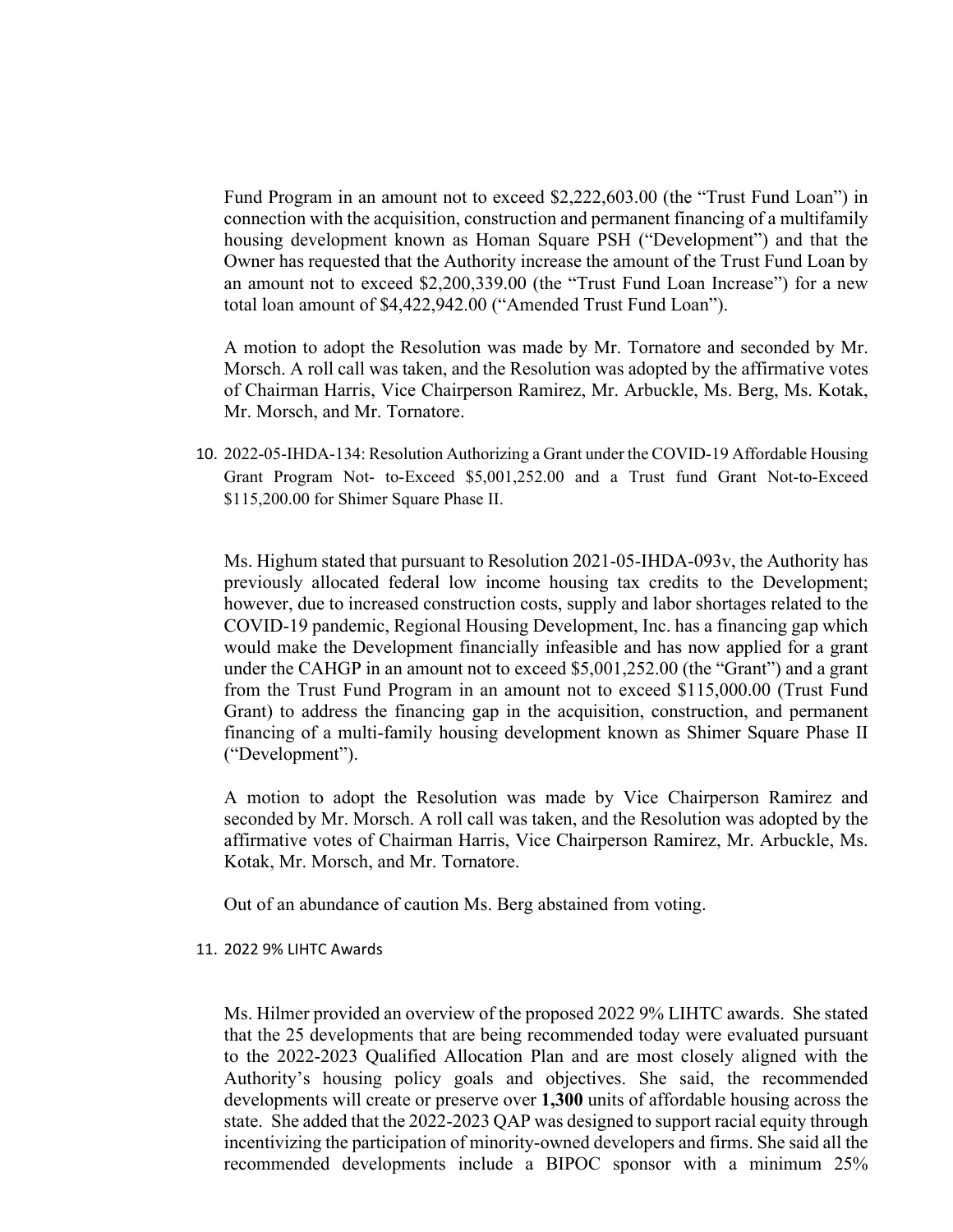ownership interest in the General Partnership. She mentioned that this includes both NFP and for-profit BIPOC sponsors. She said 22 developments also have non-profit participation. She explained that the 2022-2023 QAP required the Enterprise Green Mandatory Criteria and incentivized developments to go above the minimum requirements when it comes to energy efficiency and overall building quality. She said all the recommended developments pursued the maximum points in this category. She added that the current QAP also added a Quality-of-Life Index score which measures the cumulative positive outcome in five different Quality of Life Categories: education, prosperity, health, housing, and connectivity. She said approximately  $1/3^{rd}$  of the developments earned points under this category. She also said that another  $1/3<sup>rd</sup>$  is located in Opportunity Areas and the balance are located in areas of Community Revitalization. She mentioned that IHDA is committed to funding housing that creates units for populations with special needs. She said over 16% of the units created or preserved will serve the supportive housing population. She said that approximately 25% of the units are assisted with project based rental assistance.

Ms. Kotak asked about the BIPOC sponsor elements of the QAP. Ms. Kotak indicated that she wanted to make sure the Authority was focused on the distinction between BIPOC participation on non-profit boards and BIPOC participation in organizations where there is a true opportunity for the creation of wealth. Ms. Moran responded to Ms. Kotak's inquiry.

Ms. Hilmer then indicated that the resolutions would be presented by set-aside. She said there are four set asides. Ms. Hilmer indicated that the Chicago set aside had the following five (5) proposed awards:

### **Chicago**

- a. 2022-05-IHDA-136b: Resolution Authorizing Federal Tax Credits (FTC-11795-22) for Southbridge Phase 1C (1,500,000)
- b. 2022-05-IHDA-136f: Resolution Authorizing Federal Tax Credits (FTC-11929- 22) for Earle School Family Residences (1,500,000)
- c. 2022-05-IHDA-136a: Resolution Authorizing Federal Tax Credits (FTC-11536- 22) for Calhoun School Redevelopment (1,500,000)
- d. 2022-05-IHDA-136y: Resolution Authorizing Federal Tax Credits (FTC-12177- 22) for LeClaire A-South (1,500,000)
- e. 2022-05-IHDA-136x: Resolution Authorizing Federal Tax Credits (FTC-12174- 22) for Humboldt Park Passive Living (1,500,000)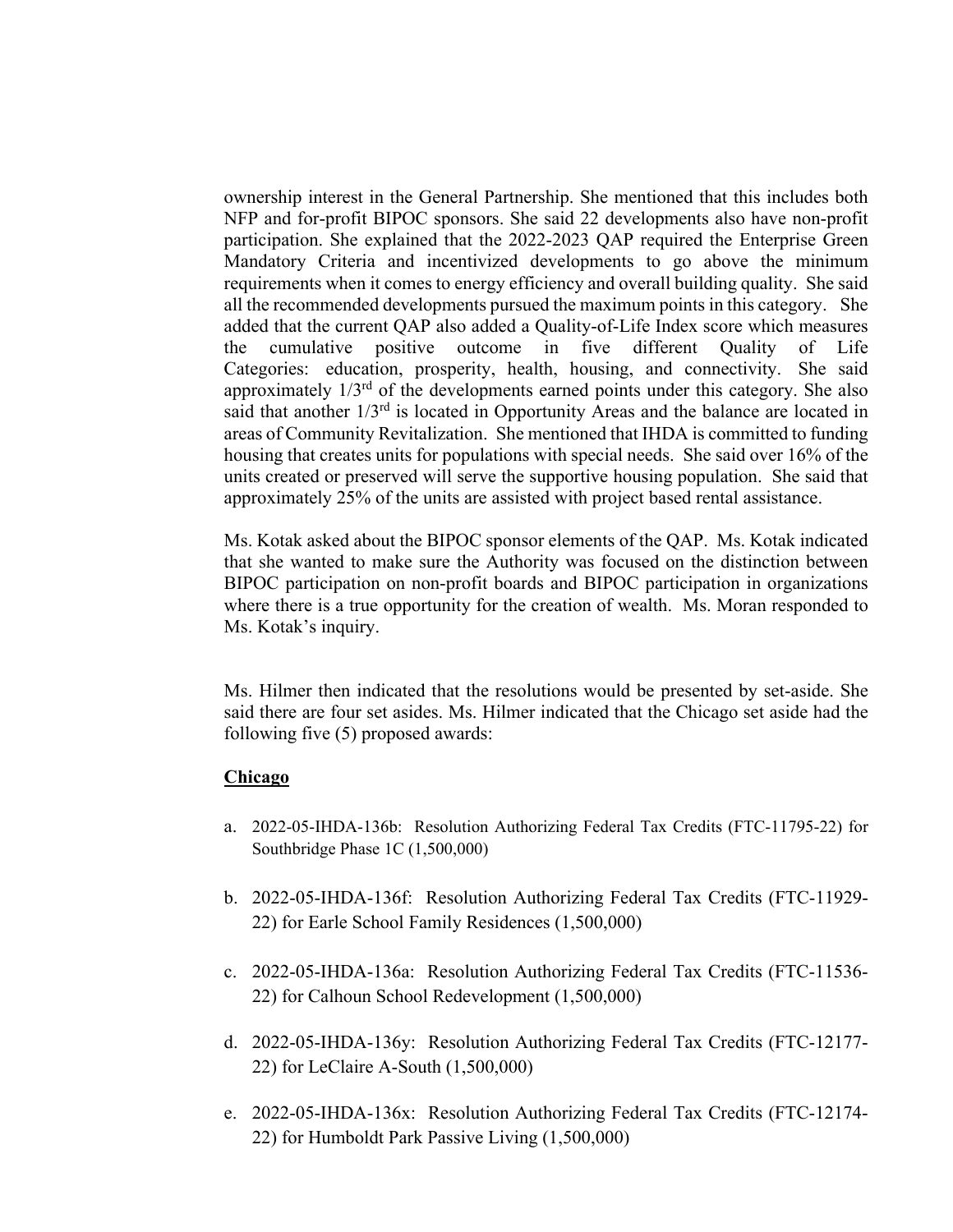After Ms. Hilmer listed the 5 proposed developments and awards, Chairman Harris said the Board would consider motions on the 5 developments.

A motion to adopt Resolution 2022-05-IHDA-136b was made by Vice Chairperson Ramirez and seconded by Mr. Morsh. A roll call was taken, and the Resolution 2022-05-IHDA-136b was adopted by the affirmative votes of Chairman Harris, Vice Chairperson Ramirez, Mr. Arbuckle, Ms. Berg, Ms. Kotak, Mr. Morsch, and Mr. Tornatore.

A motion to adopt Resolution 2022-05-IHDA-136f was made by Vice Chairperson Ramirez and seconded by Ms. Berg. A roll call was taken, and the Resolution 2022- 05-IHDA-136f was adopted by the affirmative votes of Chairman Harris, Vice Chairperson Ramirez, Mr. Arbuckle, Ms. Berg, Ms. Kotak, Mr. Morsch, and Mr. Tornatore.

A motion to adopt Resolution 2022-05-IHDA-136a was made by Vice Chairperson Ramirez and seconded by Ms. Berg. A roll call was taken, and the Resolution 2022- 05-IHDA-136a was adopted by the affirmative votes of Chairman Harris, Vice Chairperson Ramirez, Mr. Arbuckle, Ms. Berg, Ms. Kotak, Mr. Morsch, and Mr. Tornatore.

A motion to adopt Resolution 2022-05-IHDA-136y was made by Vice Chairperson Ramirez and seconded by Ms. Kotak. A roll call was taken, and the Resolution 2022-05-IHDA-136y was adopted by the affirmative votes of Chairman Harris, Vice Chairperson Ramirez, Mr. Arbuckle, Ms. Berg, Ms. Kotak, Mr. Morsch, and Mr. Tornatore.

A motion to adopt Resolution 2022-05-IHDA-136x was made by Ms. Berg and seconded by Mr. Morsch. A roll call was taken, and the Resolution 2022-05-IHDA-136x was adopted by the affirmative votes of Chairman Harris, Vice Chairperson Ramirez, Mr. Arbuckle, Ms. Berg, Ms. Kotak, Mr. Morsch, and Mr. Tornatore.

Ms. Hilmer then proceeded to present the Resolutions in the Chicago Metro set-aside.

#### **Chicago Metro**

f. 2022-05-IHDA-136i: Resolution Authorizing Federal Tax Credits (FTC-12093- 22) for Access South Cook (1,500,000)

Ms. Hilmer stated that Home First, LLC ("Sponsor") has applied to the Authority for Federal Tax Credits in the amount of 1,500,000 in connection with the construction or rehabilitation and permanent financing of housing development described on Exhibit A attached to the Resolution and to be known as Access South Cook ("Development").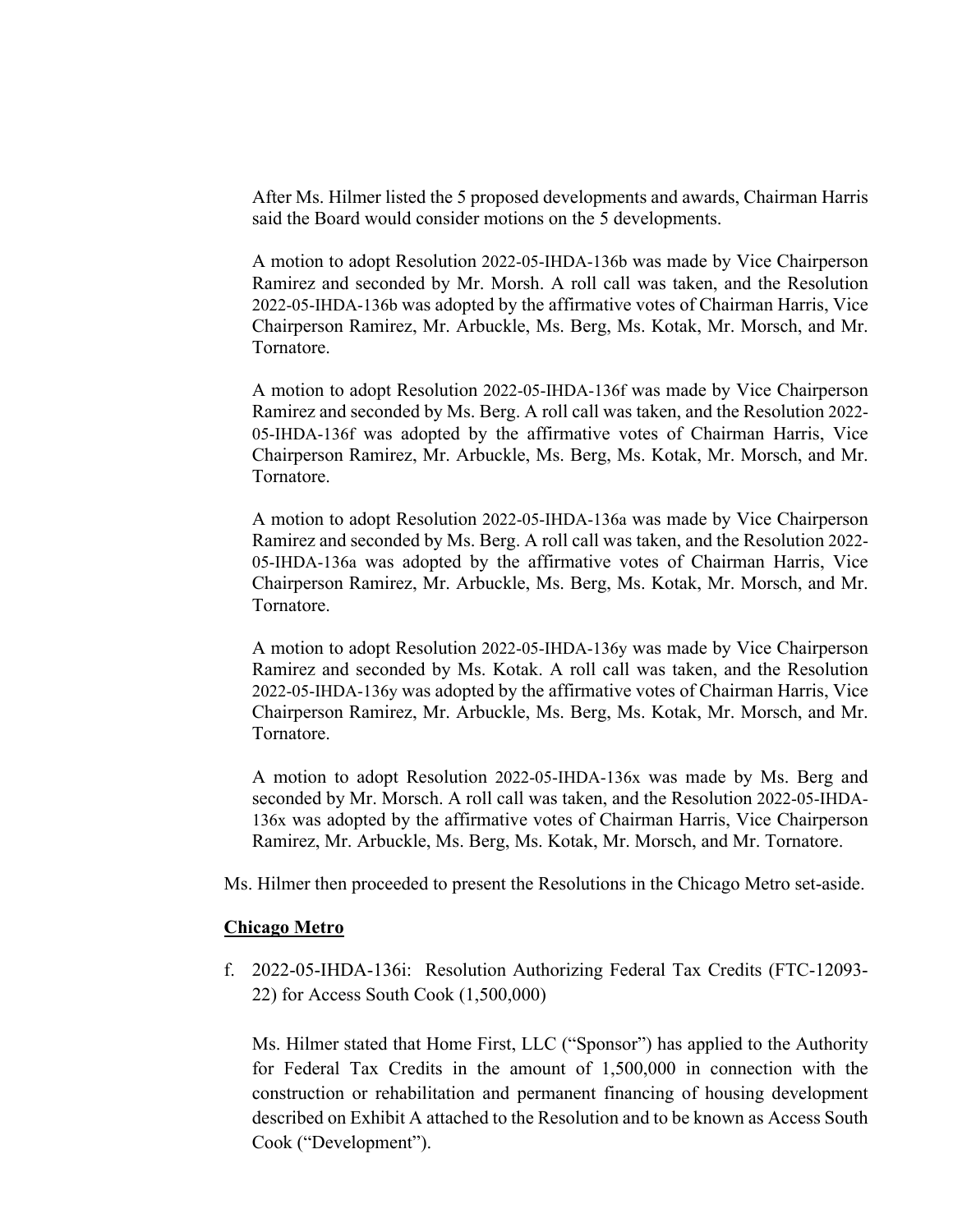g. 2022-05-IHDA-136j: Resolution Authorizing Federal Tax Credits (FTC-12084- 22) for East Apartments (1,011,946)

Ms. Hilmer stated that New Directions Housing Corporation ("Sponsor") has applied to the Authority for Federal Tax Credits in the amount of 1,500,000 in connection with the construction or rehabilitation and permanent financing of housing development described on Exhibit A attached to the Resolution and to be known as East Apartments ("Development").

h. 2022-05-IHDA-136r: Resolution Authorizing Federal Tax Credits (FTC-12121- 22) for Eve B. Lee Place (1,348,279)

Ms. Hilmer stated that Community Partners for Affordable Housing ("Sponsor") has applied to the Authority for Federal Tax Credits in the amount of 1,348,279 in connection with the construction or rehabilitation and permanent financing of housing development described on Exhibit A attached to the Resolution and to be known as Eve B. Lee Place ("Development").

i. 2022-05-IHDA-136q: Resolution Authorizing Federal Tax Credits (FTC-12114- 22) for Beech St. Senior Lofts (1,500,000)

Ms. Hilmer stated that Rhizome Real Estate Development, Inc. Lincoln Avenue Capital Management, LLC and AIM North I, LLC ("Sponsors") have applied to the Authority for Federal Tax Credits in the amount of 1,500,000 in connection with the construction or rehabilitation and permanent financing of housing development described on Exhibit A attached to the Resolution and to be known as Beech St. Senior Lofts ("Development").

j. 2022-05-IHDA-136g: Resolution Authorizing Federal Tax Credits (FTC-11931- 22) for Wildwood Terrace (1,491,171)

Ms. Hilmer stated that Association for Individual Development and Full Circle Communities ("Sponsor") has applied to the Authority for Federal Tax Credits in the amount of 1,491,171 in connection with the construction or rehabilitation and permanent financing of housing development described on Exhibit A attached to the Resolution and to be known as East Apartments ("Development").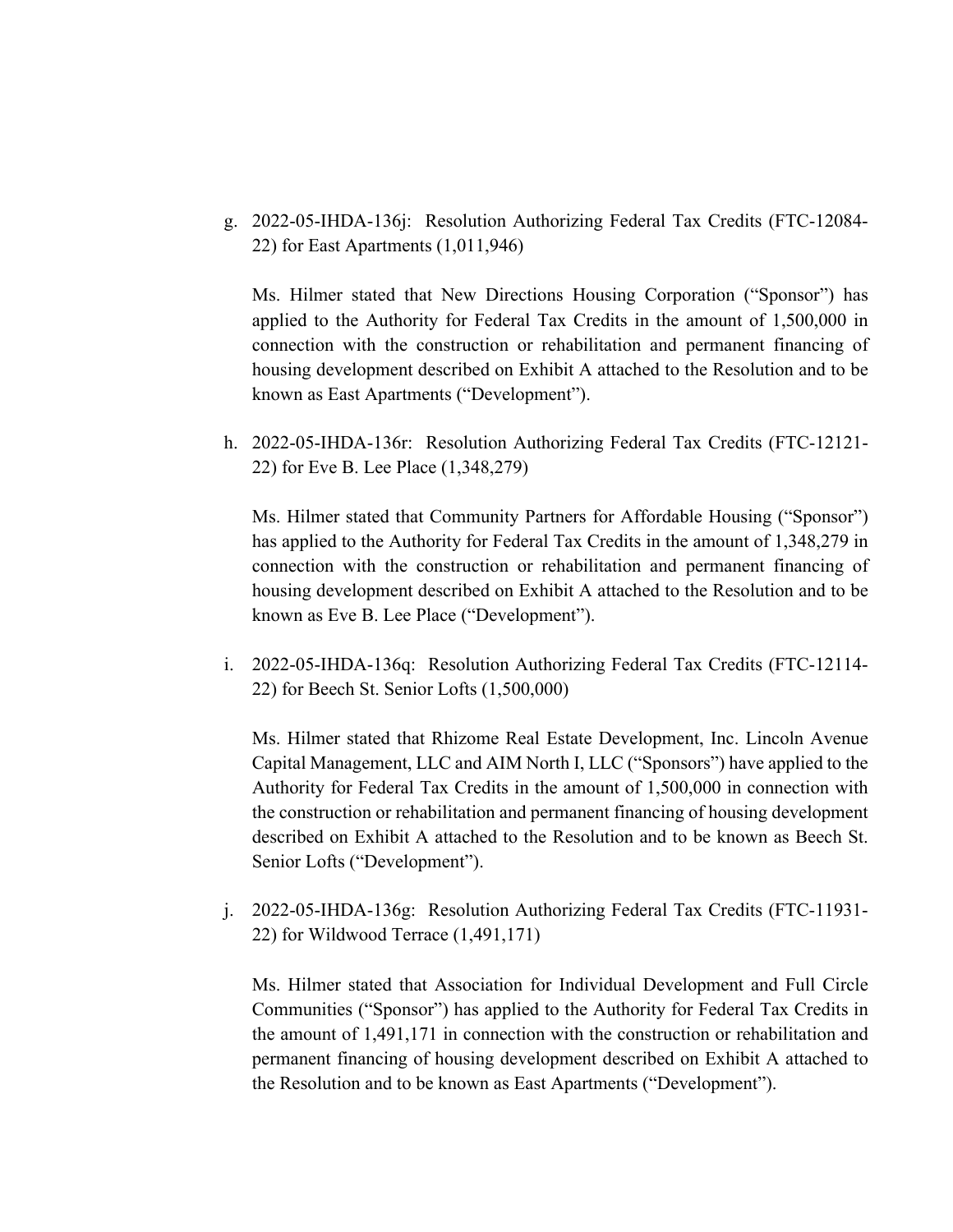k. 2022-05-IHDA-136w: Resolution Authorizing Federal Tax Credits (FTC-12171- 22) for Johnsburg Workforce Housing (1,500,000)

Ms. Hilmer stated that General Capital Development LLC and Danna Capital Corporation ("Sponsors") have applied to the Authority for Federal Tax Credits in the amount of 1,500,000 in connection with the construction or rehabilitation and permanent financing of housing development described on Exhibit A attached to the Resolution and to be known as Johnsburg Workforce Housing ("Development").

l. 2022-05-IHDA-136k: Resolution Authorizing Federal Tax Credits (FTC-12092- 22) for Orland Hills Senior Apartments (1,011,946)

Ms. Hilmer stated that TRG Community Development, LLC, and Housing Authority of Cook County ("Sponsors") have applied to the Authority for Federal Tax Credits in the amount of 1,500,000 in connection with the construction or rehabilitation and permanent financing of housing development described on Exhibit A attached to the Resolution and to be known as Orland Hills Senior Apartments ("Development").

m. 2022-05-IHDA-136u: Resolution Authorizing Federal Tax Credits (FTC-12149- 22) for Prospect Senior Lofts (1,500,000)

Ms. Hilmer stated that MVAH Holding LLC and Stone Temple Missionary Baptist Church ("Sponsors") have applied to the Authority for Federal Tax Credits in the amount of 1,500,000 in connection with the construction or rehabilitation and permanent financing of housing development described on Exhibit A attached to the Resolution and to be known as Prospect Senior Lofts ("Development").

n. 2022-05-IHDA-136m: Resolution Authorizing Federal Tax Credits (FTC-12094- 22) for Mt. Pisgah Apartments (1,500,000)

Ms. Hilmer stated that Housing Opportunities Development Corporation ("Sponsor") has applied to the Authority for Federal Tax Credits in the amount of 1,500,000 in connection with the construction or rehabilitation and permanent financing of housing development described on Exhibit A attached to the Resolution and to be known as Mt. Pisgah Apts ("Development").

After Ms. Hilmer listed the 9 proposed developments and awards, Chairman Harris said the Board would consider motions on the 9 developments.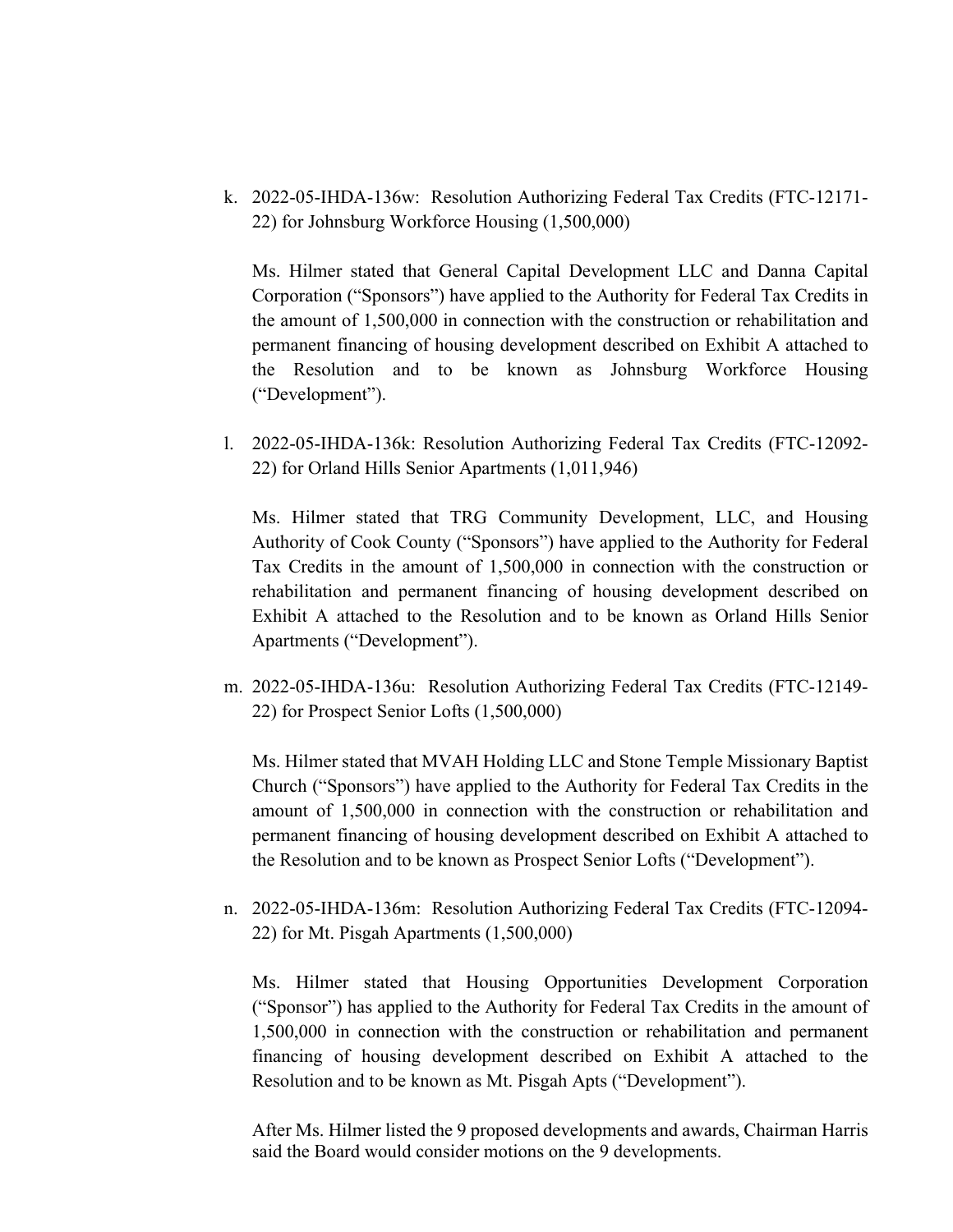A motion to adopt the Resolution 2022-IHDA-05-136i was made by Ms. Berg and seconded by Mr. Arbuckle. A roll call was taken, and Resolution 2022-IHDA-05- 136i was adopted by the affirmative votes of Chairman Harris, Vice Chairperson Ramirez, Mr. Arbuckle, Ms. Berg, Ms. Kotak, Mr. Morsch, and Mr. Tornatore.

A motion to adopt the Resolution 2022-05-IHDA-136j was made by Mr. Arbuckle and seconded by Vice Chairperson Ramirez. A roll call was taken, and Resolution 2022-05-IHDA-136j was adopted by the affirmative votes of Chairman Harris, Vice Chairperson Ramirez, Mr. Arbuckle, Ms. Berg, Ms. Kotak, Mr. Morsch, and Mr. Tornatore.

A motion to adopt the Resolution 2022-05-IHDA-136r was made by Mr. Arbuckle and seconded by Vice Chairperson Ramirez. A roll call was taken, and Resolution 2022-05-IHDA-136r was adopted by the affirmative votes of Chairman Harris, Vice Chairperson Ramirez, Mr. Arbuckle, Ms. Berg, Ms. Kotak and Mr. Tornatore.

Out of an abundance of caution Mr. Morsch abstained from voting.

A motion to adopt the Resolution 2022-05-IHDA-136q was made by Mr. Arbuckle and seconded by Mr. Morsch. A roll call was taken, and Resolution 2022-05-IHDA-136q was adopted by the affirmative votes of Chairman Harris, Vice Chairperson Ramirez, Mr. Arbuckle, Ms. Berg, Ms. Kotak, Mr. Morsch, and Mr. Tornatore.

A motion to adopt the Resolution 2022-05-IHDA-136g was made by Ms. Berg and seconded by Mr. Arbuckle. A roll call was taken, and Resolution 2022-05-IHDA-136g was adopted by the affirmative votes of Chairman Harris, Vice Chairperson Ramirez, Mr. Arbuckle, Ms. Berg, Ms. Kotak, Mr. Morsch, and Mr. Tornatore.

A motion to adopt the Resolution 2022-05-IHDA-136w was made by Mr. Arbuckle and seconded by Ms. Berg. A roll call was taken, and Resolution 2022-05-IHDA-136w was adopted by the affirmative votes of Chairman Harris, Vice Chairperson Ramirez, Mr. Arbuckle, Ms. Berg, Ms. Kotak, Mr. Morsch, and Mr. Tornatore.

A motion to adopt the Resolution 2022-05-IHDA-136k was made by Mr. Arbuckle and seconded by Vice Chairperson Ramirez. A roll call was taken, and Resolution 2022-05-IHDA-136k was adopted by the affirmative votes of Chairman Harris, Vice Chairperson Ramirez, Mr. Arbuckle, Ms. Berg, Ms. Kotak, Mr. Morsch, and Mr. Tornatore.

A motion to adopt the Resolution 2022-05-IHDA-136u was made by Mr. Arbuckle and seconded by Chairman Harris. A roll call was taken, and Resolution 2022-05- IHDA-136u was adopted by the affirmative votes of Chairman Harris, Vice Chairperson Ramirez, Mr. Arbuckle, Ms. Berg, Ms. Kotak, Mr. Morsch, and Mr. Tornatore.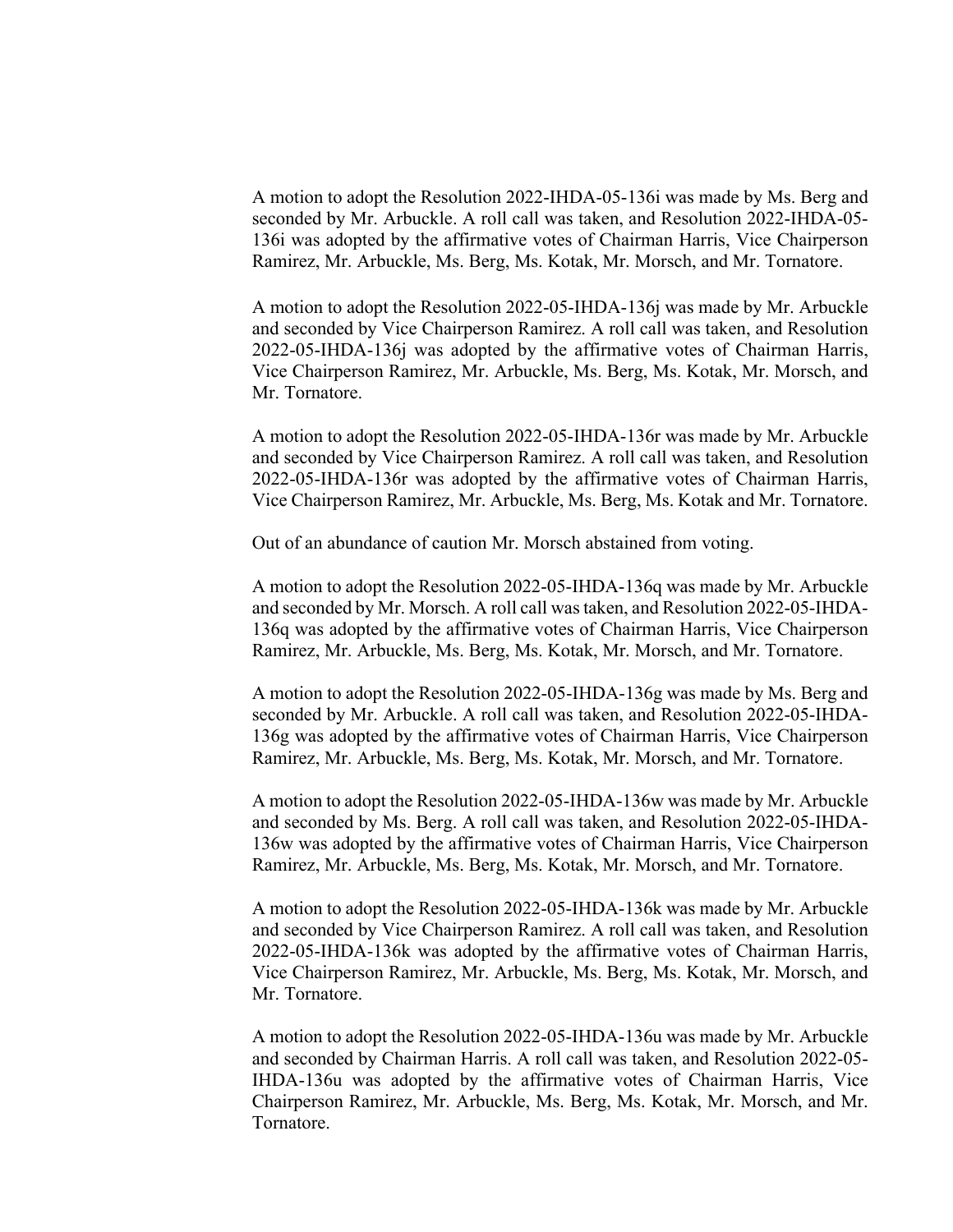A motion to adopt the Resolution 2022-05-IHDA-136m was made by Mr. Arbuckle and seconded by Vice Chairperson Ramirez. A roll call was taken, and Resolution 2022-05-IHDA-136m was adopted by the affirmative votes of Chairman Harris, Vice Chairperson Ramirez, Mr. Arbuckle, Ms. Berg, Ms. Kotak, Mr. Morsch, and Mr. Tornatore.

Ms. Hilmer then proceeded to present the Resolutions in the Other Metro set-aside.

# **Other Metro**

o. 2022-05-IHDA-136s: Resolution Authorizing Federal Tax Credits (FTC-12139- 22) for Bristol Place Senior Residences (1,500,000)

Ms. Hilmer stated that Hope Bound Development Corporations and AHDVS/Carlson, LLC ("Sponsors") have applied to the Authority for Federal Tax Credits in the amount of 1,500,000 in connection with the construction or rehabilitation and permanent financing of housing development described on Exhibit A attached to the Resolution and to be known as Bristol Place Senior Residences ("Development").

p. 2022-05-IHDA-136n: Resolution Authorizing Federal Tax Credits (FTC-12099- 22) for Trolley Circle (1,425,750)

Ms. Hilmer stated that Housing Services Alliance, Inc. ("Sponsor") has applied to the Authority for Federal Tax Credits in the amount of 1,425,750 in connection with the construction or rehabilitation and permanent financing of housing development described on Exhibit A attached to the Resolution and to be known as Trolley Circle ("Development").

q. 2022-05-IHDA-136t: Resolution Authorizing Federal Tax Credits (FTC-12140- 22) for North Bend Senior Residences (1,500,000)

Ms. Hilmer stated that New Life Community Development Corporation and AHDVS, LLC ("Sponsors") have applied to the Authority for Federal Tax Credits in the amount of 1,500,000 in connection with the construction or rehabilitation and permanent financing of housing development described on Exhibit A attached to the Resolution and to be known as North Bend Senior Residences ("Development").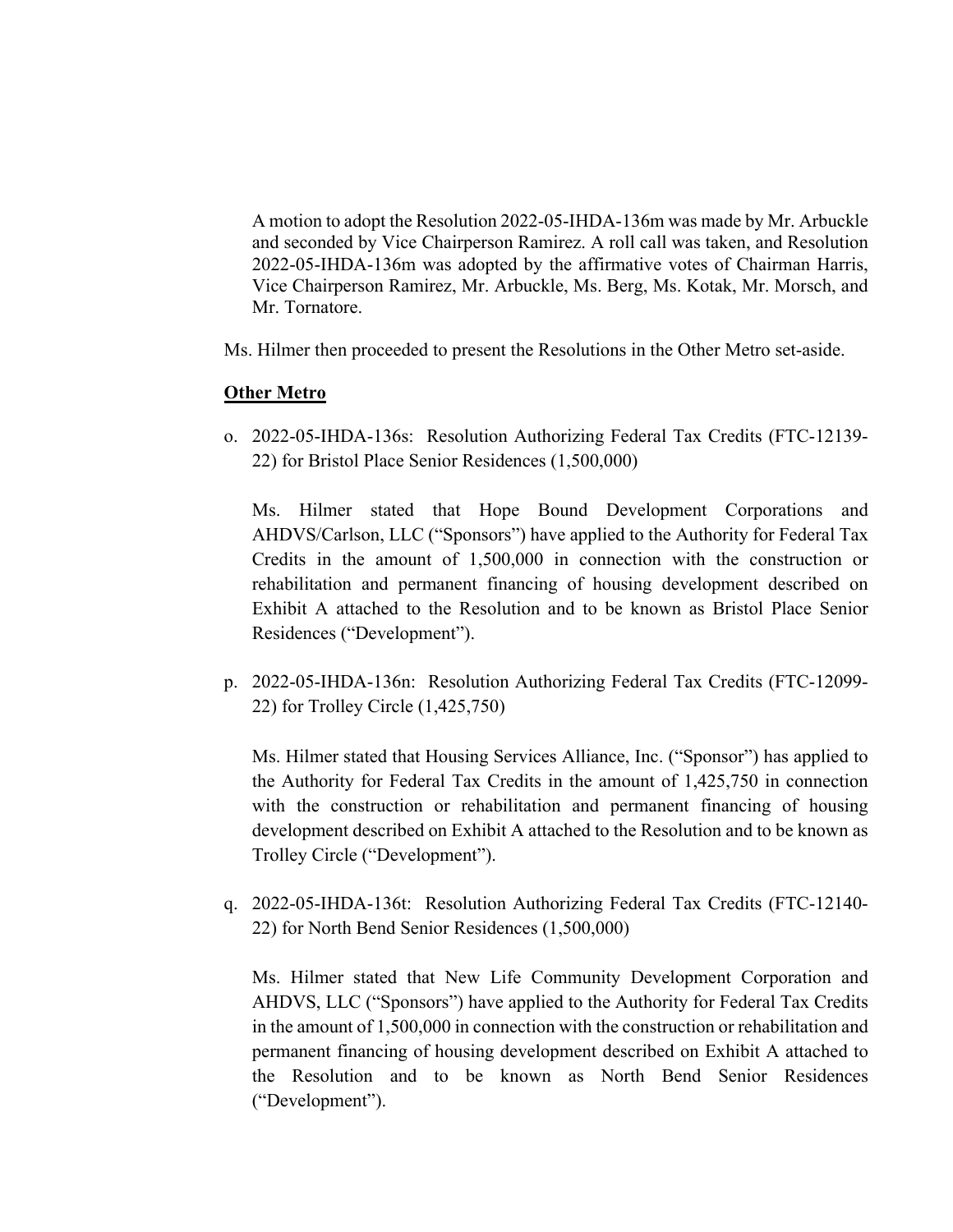r. 2022-05-IHDA-136d: Resolution Authorizing Federal Tax Credits (FTC-11916- 22) for Bradley Pointe Residences (1,195,808)

Ms. Hilmer stated that New Directions Housing Corporation ("Sponsor") has applied to the Authority for Federal Tax Credits in the amount of 1,195,808 in connection with the construction or rehabilitation and permanent financing of housing development described on Exhibit A attached to the Resolution and to be known as Bradley Pointe Residences ("Development").

s. 2022-05-IHDA-136i: Resolution Authorizing Federal Tax Credits (FTC-11943- 22) for Nehemiah Homes RMJ (1,123,823)

Ms. Hilmer stated that Nehemiah Expansion, Inc. ("Sponsor") has applied to the Authority for Federal Tax Credits in the amount of 1,123,823 in connection with the construction or rehabilitation and permanent financing of housing development described on Exhibit A attached to the Resolution and to be known as Nehemiah Homes RMJ ("Development").

After Ms. Hilmer listed the 5 proposed developments and awards, Chairman Harris said the Board would consider motions on the 5 developments.

A motion to adopt the Resolution 2022-05-IHDA-136s was made by Mr. Arbuckle and seconded by Vice Chairperson Ramirez. A roll call was taken, and Resolution 2022-05-IHDA-136s was adopted by the affirmative votes of Chairman Harris, Vice Chairperson Ramirez, Mr. Arbuckle, Ms. Berg, Ms. Kotak, Mr. Morsch, and Mr. Tornatore.

A motion to adopt the Resolution 2022-05-IHDA-136n was made by Mr. Morsch and seconded by Vice Chairperson Ramirez. A roll call was taken, and Resolution 2022-05-IHDA-136n was adopted by the affirmative votes of Chairman Harris, Vice Chairperson Ramirez, Mr. Arbuckle, Ms. Berg, Ms. Kotak, Mr. Morsch, and Mr. Tornatore.

A motion to adopt the Resolution 2022-05-IHDA-136t was made by Mr. Arbuckle and seconded by Mr. Morsch. A roll call was taken, and Resolution 2022-05- IHDA-136t was adopted by the affirmative votes of Chairman Harris, Vice Chairperson Ramirez, Mr. Arbuckle, Ms. Berg, Ms. Kotak, Mr. Morsch, and Mr. Tornatore.

A motion to adopt the Resolution 2022-05-IHDA-136d was made by Mr. Arbuckle and seconded by Ms. Kotak. A roll call was taken, and Resolution 2022-05-IHDA-136d was adopted by the affirmative votes of Chairman Harris, Vice Chairperson Ramirez, Mr. Arbuckle, Ms. Berg, Ms. Kotak, Mr. Morsch, and Mr. Tornatore.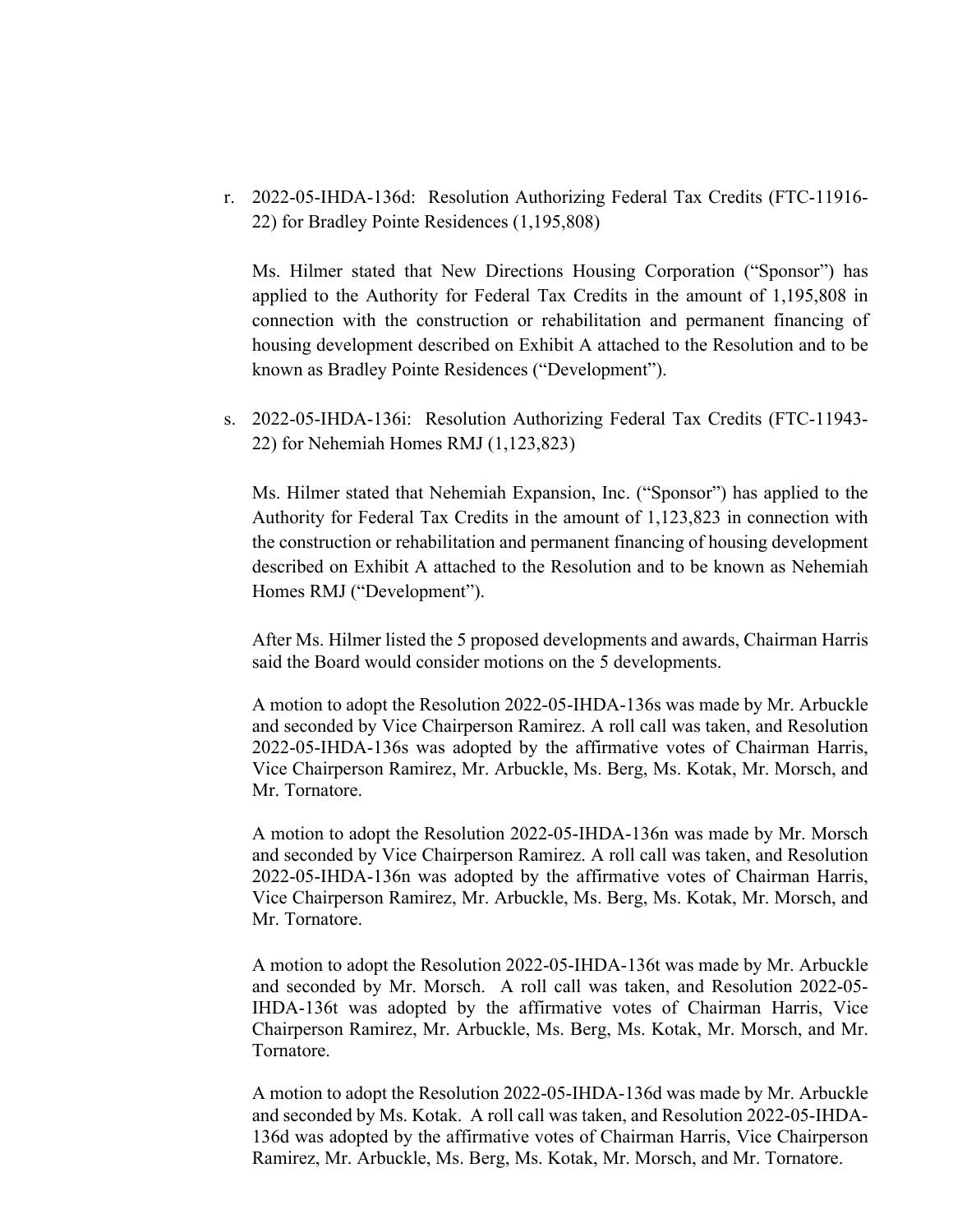A motion to adopt the Resolution 2022-05-IHDA-136i was made by Mr. Tornatore and seconded by Ms. Berg. A roll call was taken, and Resolution 2022-05-IHDA-136i was adopted by the affirmative votes of Chairman Harris, Vice Chairperson Ramirez, Mr. Arbuckle, Ms. Berg, Ms. Kotak, Mr. Morsch, and Mr. Tornatore.

Ms. Hilmer then proceeded to present the Resolutions in the Non-Metro set-aside.

### **Non-Metro**

t. 2022-05-IHDA-136o: Resolution Authorizing Federal Tax Credits (FTC-12100- 22) for DeVille Manor (955,301)

Ms. Hilmer stated that Housing Services Alliance, Inc. ("Sponsor") has applied to the Authority for Federal Tax Credits in the amount of 955,301 in connection with the construction or rehabilitation and permanent financing of housing development described on Exhibit A attached to the Resolution and to be known as DeVille Manor ("Development").

u. 2022-05-IHDA-136v: Resolution Authorizing Federal Tax Credits (FTC-12164- 22) for Avalon at Morris (1,500,000)

Ms. Hilmer stated that Lepomis, Inc. and managed East Chicago Housing Association, Inc. ("Sponsors") have applied to the Authority for Federal Tax Credits in the amount of 1,500,000 in connection with the construction or rehabilitation and permanent financing of housing development described on Exhibit A attached to the Resolution and to be known as Avalon at Morris ("Development").

v. 2022-05-IHDA-136c: Resolution Authorizing Federal Tax Credits (FTC-1823-22) for North Point Homes of Sullivan (997,887)

Ms. Hilmer stated that Bridge Builders Community Development Corporation and North Lake Community Development Foundation, Inc. ("Sponsors") have applied to the Authority for Federal Tax Credits in the amount of 997,887 in connection with the construction or rehabilitation and permanent financing of housing development described on Exhibit A attached to the Resolution and to be known as North Point Homes of Sullivan ("Development").

w. 2022-05-IHDA-136p: Resolution Authorizing Federal Tax Credits (FTC-12110- 22) for Willis Senior Lofts (1,500,000)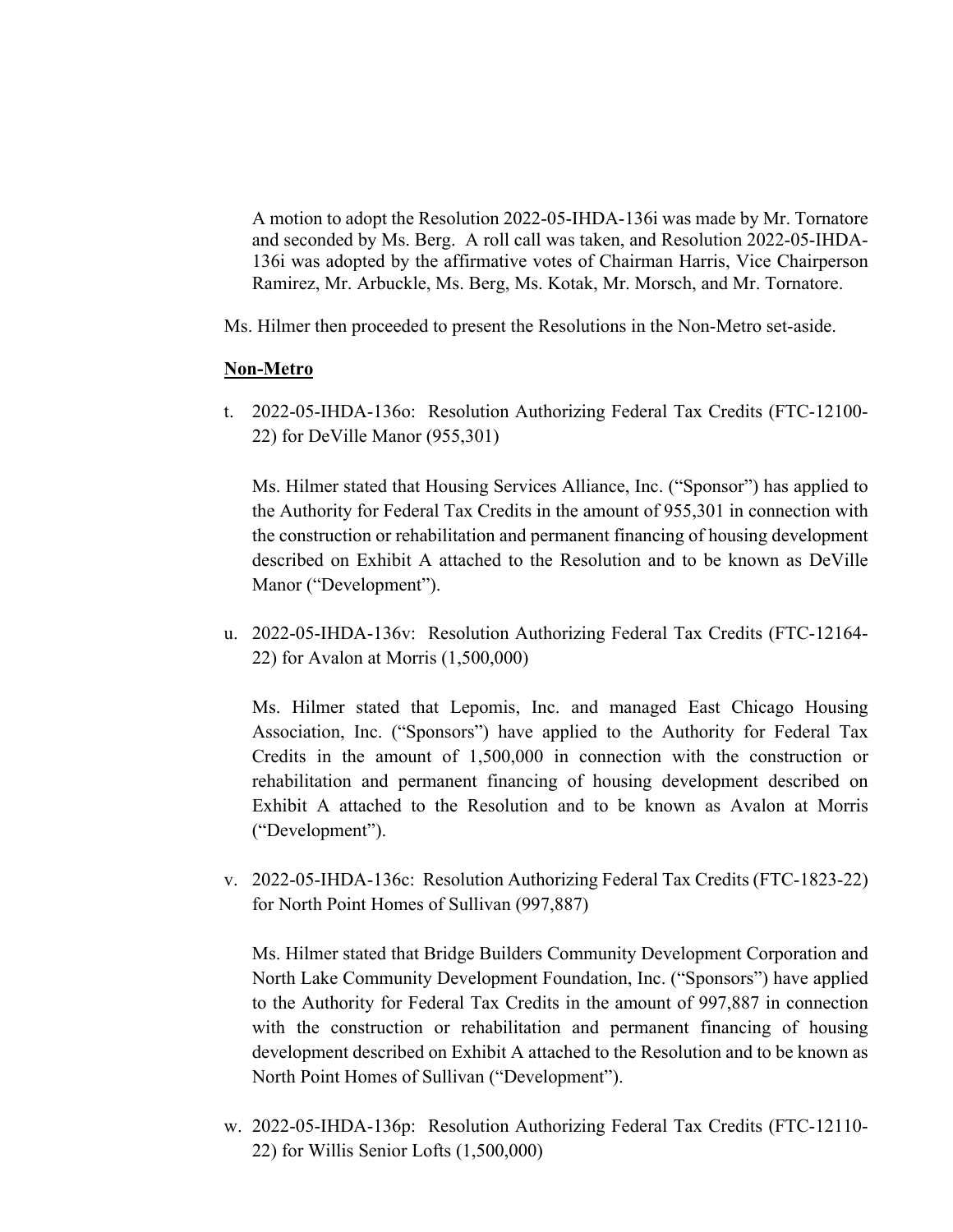Ms. Hilmer stated that Rhizome Real Estate Development, Inc, Lincoln Avenue Capital Management, LLC and Community First, Inc. ("Sponsors") have applied to the Authority for Federal Tax Credits in the amount of 1,500,000 in connection with the construction or rehabilitation and permanent financing of housing development described on Exhibit A attached to the Resolution and to be known as Willis Senior Lofts ("Development").

x. 2022-05-IHDA-136e: Resolution Authorizing Federal Tax Credits (FTC-11924- 22) for Rimini Place (969,508)

Ms. Hilmer stated that Macoupin Housing Services and ridge Builders CDC ("Sponsors") have applied to the Authority for Federal Tax Credits in the amount of 969,508 in connection with the construction or rehabilitation and permanent financing of housing development described on Exhibit A attached to the Resolution and to be known as Rimini Place ("Development").

y. 2022-05-IHDA-136h: Resolution Authorizing Federal Tax Credits (FTC-11942- 22) for Flax Meadow Townhomes II (913,717)

Ms. Hilmer stated that Turnstone Development Corporation and North Arrow Development ("Sponsors") have applied to the Authority for Federal Tax Credits in the amount of 913,717 in connection with the construction or rehabilitation and permanent financing of housing development described on Exhibit A attached to the Resolution and to be known as Flax Meadow Townhomes II ("Development").

After Ms. Hilmer listed the 6 proposed developments and awards, Chairman Harris said the Board would consider motions on the 6 developments.

A motion to adopt the Resolution 2022-05-IHDA-136o was made by Vice Chairperson Ramirez and seconded by Mr. Arbuckle. A roll call was taken, and Resolution 2022-05-IHDA-136o was adopted by the affirmative votes of Chairman Harris, Vice Chairperson Ramirez, Mr. Arbuckle, Ms. Berg, Ms. Kotak, Mr. Morsch, and Mr. Tornatore.

A motion to adopt the Resolution 2022-05-IHDA-136v was made by Ms. Berg and seconded by Mr. Arbuckle. A roll call was taken, and Resolution 2022-05-IHDA-136v was adopted by the affirmative votes of Chairman Harris, Vice Chairperson Ramirez, Mr. Arbuckle, Ms. Berg, Ms. Kotak, Mr. Morsch, and Mr. Tornatore.

A motion to adopt the Resolution 2022-05-IHDA-136c was made by Ms. Berg and seconded by Vice Chairperson Ramirez. A roll call was taken, and Resolution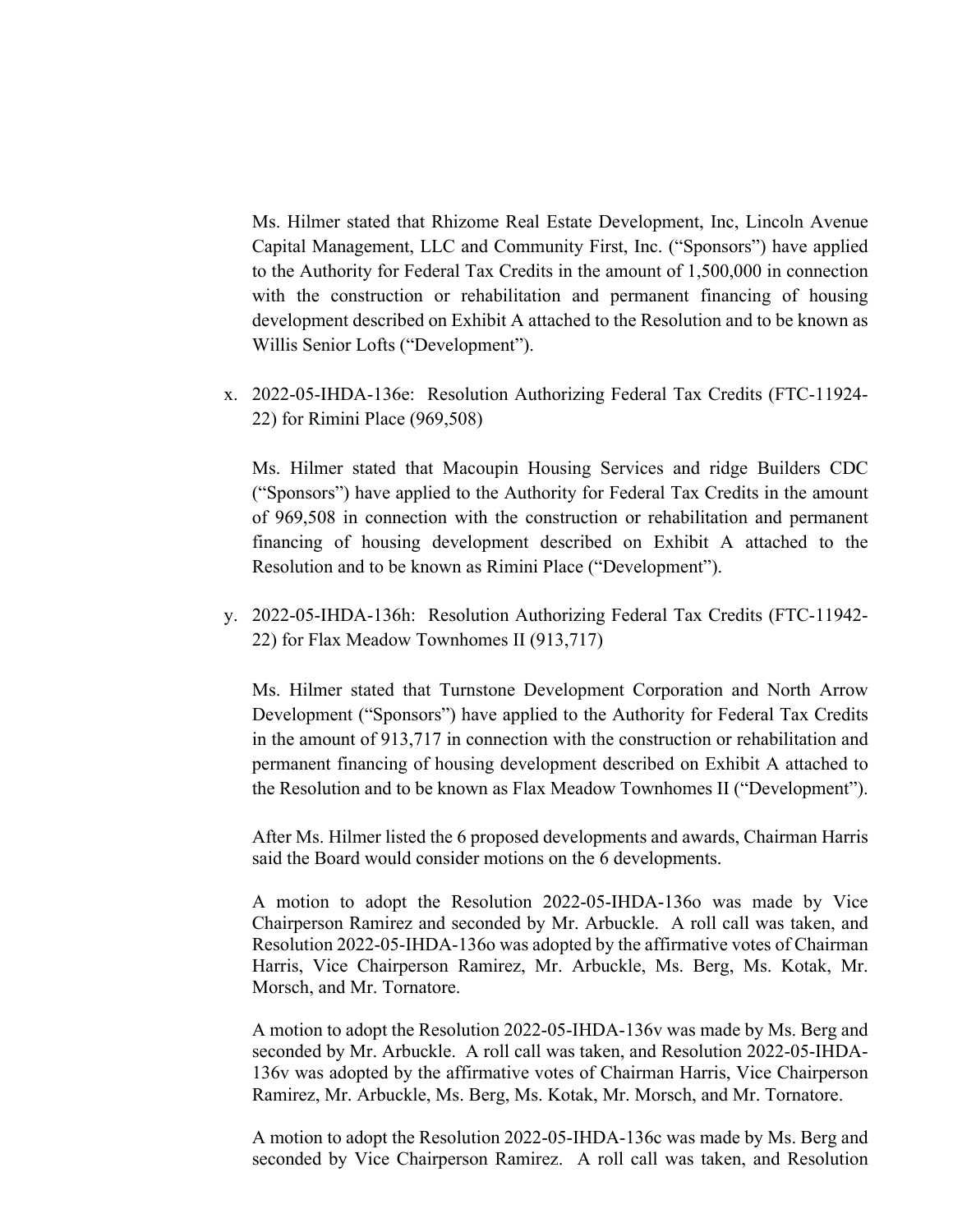2022-05-IHDA-136c was adopted by the affirmative votes of Chairman Harris, Vice Chairperson Ramirez, Mr. Arbuckle, Ms. Berg, Ms. Kotak, Mr. Morsch, and Mr. Tornatore.

A motion to adopt the Resolution 2022-05-IHDA-136p was made by Mr. Arbuckle and seconded by vice Chairperson Ramirez. A roll call was taken, and Resolution 2022-05-IHDA-136p was adopted by the affirmative votes of Chairman Harris, Vice Chairperson Ramirez, Mr. Arbuckle, Ms. Berg, Ms. Kotak, Mr. Morsch, and Mr. Tornatore.

A motion to adopt the Resolution 2022-05-IHDA-136e was made by Mr. Arbuckle and seconded by Ms. Berg. A roll call was taken, and Resolution 2022-05-IHDA-136e was adopted by the affirmative votes of Chairman Harris, Vice Chairperson Ramirez, Mr. Arbuckle, Ms. Berg, Ms. Kotak, Mr. Morsch, and Mr. Tornatore.

A motion to adopt the Resolution 2022-05-IHDA-136h was made by Ms. Berg and seconded by Vice Chairperson Ramirez. A roll call was taken, and Resolution 2022-05-IHDA-136h was adopted by the affirmative votes of Chairman Harris, Vice Chairperson Ramirez, Mr. Arbuckle, Ms. Berg, Ms. Kotak, Mr. Morsch, and Mr. Tornatore.

Chairman Harris indicated that the Authority would now consider a pair of companion Resolutions regarding the South Lawndale development.

### **B. Multifamily Finance Matters**

### **1. South Lawndale (F/K/a The Lawndale 154)**

- a. 2022-05-IHDA-137a: Resolution Authorizing a Conduit Loan (not to exceed \$18,900,000.00) for South Lawndale Apartments
- b. 2022-05-IHDA-137b: Resolution Authorizing the Issuance of Not to Exceed \$18,900,000.00 Aggregate Principal Amount Multifamily Note, Series 2022 (South Lawndale Apartments)

Mr. Carney stated that the Authority acquires funds to make loans (individually, a "Conduit Loan") for affordable housing developments through the issuance of note ("Note"); immediately upon the closing of a Conduit Loan, such Conduit Loan is assigned to a third party, to be determined on or before the closing date of such Conduit Loan and that TTG Lawndale 154 Limited Partnership (the "Owner") has requested the Authority make a Conduit Loan in an aggregate amount not to exceed \$18,900,000.00 for the acquisition and rehabilitation of a multifamily housing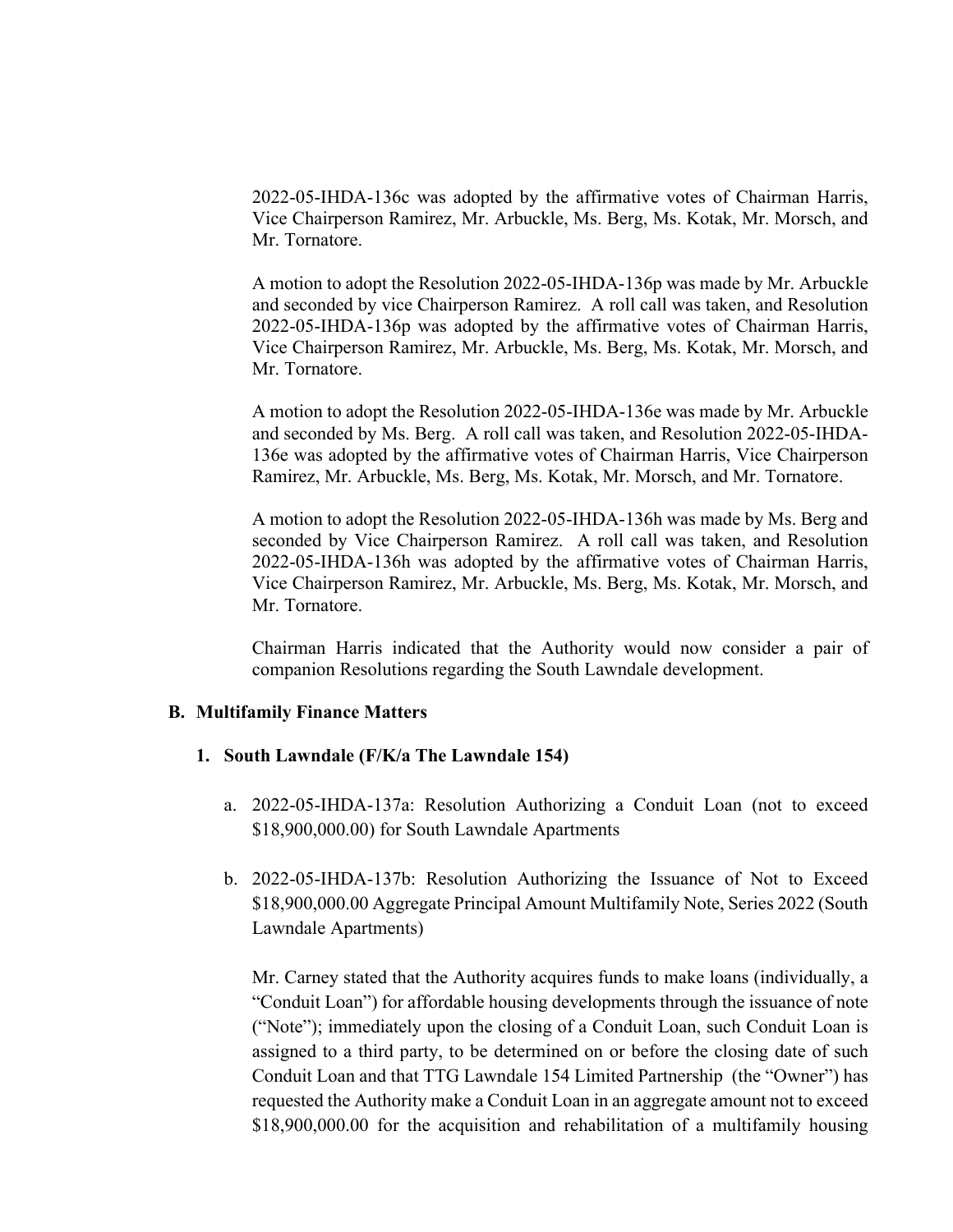development known as South Lawndale Apartments ("Development") as described in Exhibit A attached to the Resolution.

Mr. Carney then stated that the Resolution authorizes the issuance of the Note, ORIX Real Estate Capital, LLC, dba Lument Capital, as FHA Lender, will originate an FHA Insured Mortgage loan in the original aggregate principal amount of not to exceed \$18,900,000 (the "Mortgage Loan").

Ms. Kotak inquired about the Authority's confidence in the out of state owner. Mr. Carney responded to Ms. Kotak indicating that the authority vetted the development team and has confidence in their ability to meet expectations.

A motion to adopt Resolution No. 2022-05-IHDA-137a and 2022-05-IHDA-137b was made by Mr. Arbuckle and seconded by Ms. Kotak. A roll call was taken, and the Resolution was adopted by the affirmative votes of Chairman Harris, Vice Chairperson Ramirez, Mr. Arbuckle, Ms. Berg, Ms. Kotak, Mr. Morsch and Mr. Tornatore.

# **C. SPAR Matters**

1. 2022-05-IHDA-138: Resolution Authorizing the Execution of a Grant Agreement with the National Council of State Housing Agencies in connection with the Healthy Housing, Healthy Community (H3C) Partnership (\$120,000)

Ms. Robinson Torres stated that the National Council of State Housing Agencies ("NCSHA") released a request for proposals (the "RFP") for their Healthy Housing, Healthy Community (H3C) Partnerships grant opportunity (the "Program") and on May 4, 2022 the Authority was awarded the grant for \$120,000 under the Program and did require the Authority to enter into a grant agreement ("Grant Agreement") no later than May 13, 2022 in order for the Authority to accept the Grant. Ms. Berg asked about how the 2 markets were chosen. Ms. Torres responded. Ms. Faust also made some remarks.

A motion to adopt the Resolution was made by Ms. Berg and seconded by Mr. Morsch. A roll call was taken, and the Resolution was adopted by the affirmative votes of Chairman Harris, Vice Chairperson Ramirez, Mr. Arbuckle, Ms. Berg, Ms. Kotak, Mr. Morsch, and Mr. Tornatore.

# **VI. Closed Session**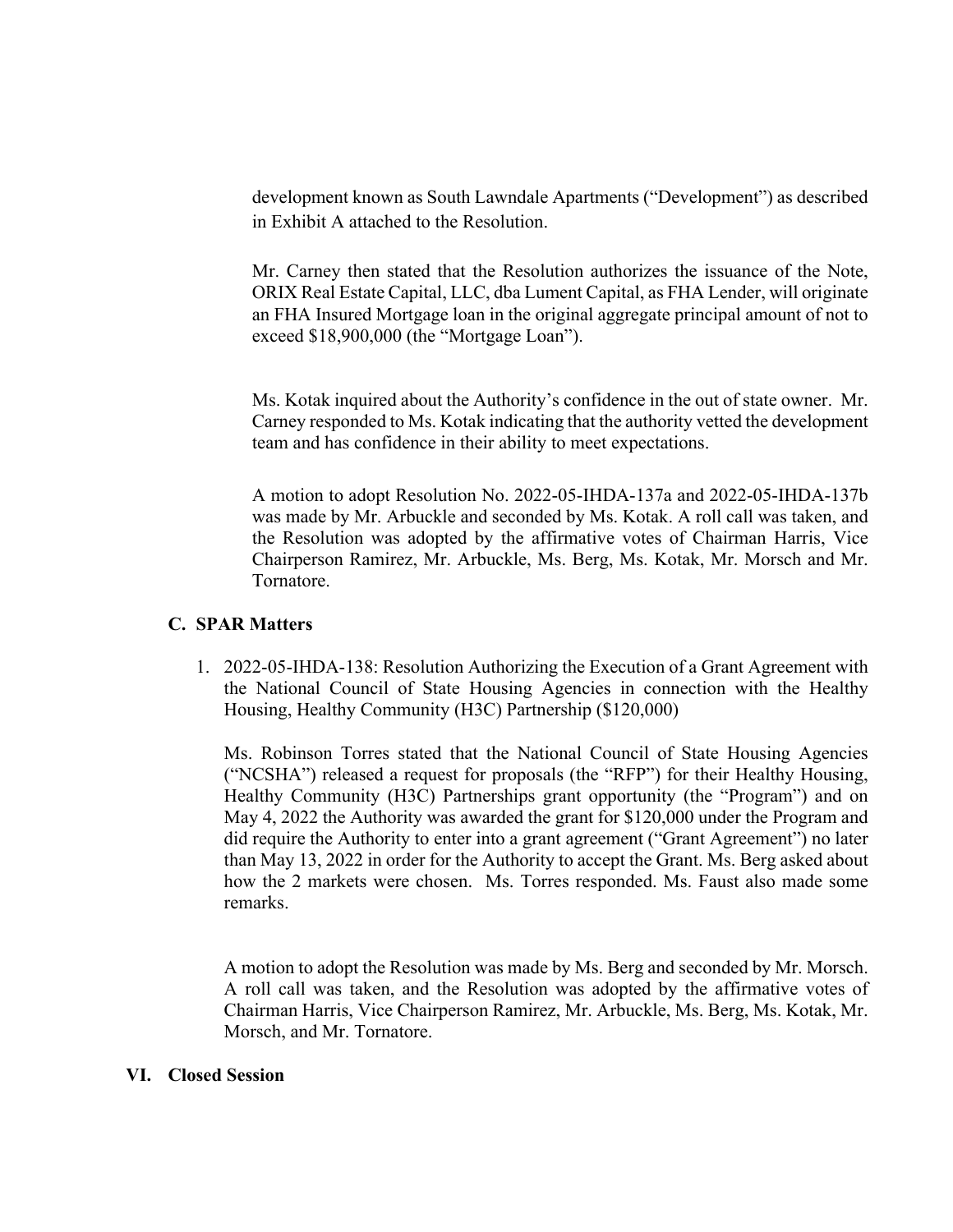Chairman Harris stated that the Board will vote on a motion that the Board retire immediately to executive closed session pursuant to **Section 2(c)(1)** of the Open Meetings Act to discuss personnel matters.

He indicated as follows:

- 1. The virtual platform we are using for the open session will remain open while the Board moves to a private room.
- 2. We cannot confirm the exact length of the closed session, but it likely will be approximately 30 minutes.
- 3. Once the closed session ends, the Board will return to this open platform. He said people should stay on the open session line if they would like to be present when the board returns to the open session to consider the last resolution on the agenda.

At 12:07pm a motion to move to Closed session was made by Ms. Berg and seconded by Mr. Morsch. A roll call was taken, and the Motion was adopted by the affirmative votes of Chairman Harris, Vice Chairperson Ramirez, Mr. Arbuckle, Ms. Berg, Ms. Kotak, Mr. Morsch, and Mr. Tornatore.

The virtual platform was put on pause during the Closed Session. The Board Members physically present at 111 relocated to a private conference room. Ms. Kotak participated in the Closed Session via telephone.

At 1:10pm, Ms. Faust exited the room where the Closed Session was being conducted.

At 1:16pm the Board adjourned the Closed Session and the Members physically present at 111 relocated from the private conference room to the main IHDA Board Room.

At 1:19pm, the public virtual platform was taken off pause so that members of the public could hear and view the meeting.

At 1:20pm the Board reconvened in Open Session. A Motion to reconvene the Regular Board Meeting was made by Ms. Berg and seconded by Mr. Morsch. A roll call was taken, and the Motion was adopted by the affirmative votes of Chairman Harris, Vice Chairperson Ramirez, Mr. Arbuckle, Ms. Berg, Ms. Kotak, Mr. Morsch, and Mr. Tornatore.

# **VII. Finance/Accounting Matters**

1. 2022-05-IHDA-139: Resolution Authorizing the Operating and Capital Budget for Fiscal Year 2023